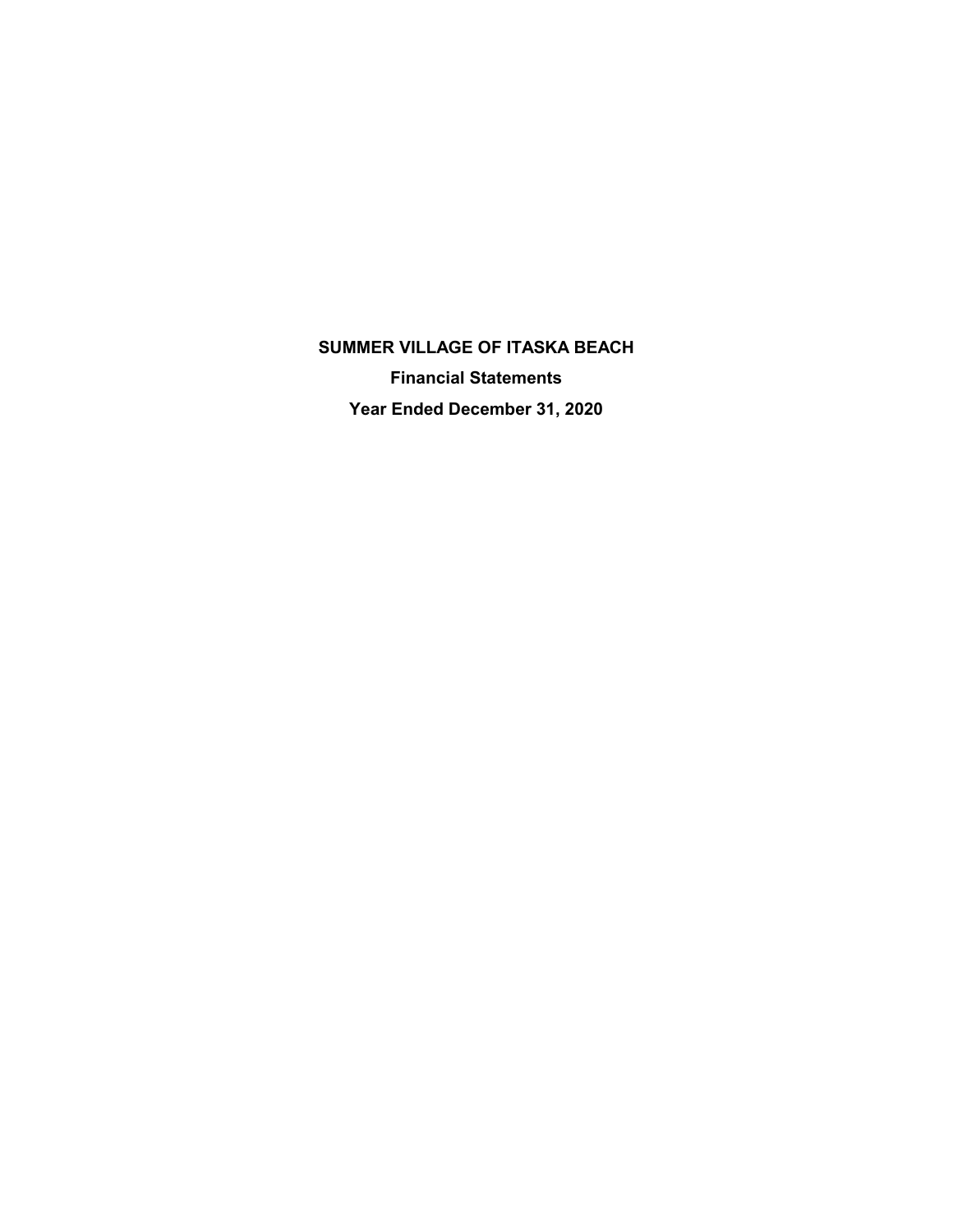| MANAGEMENT'S RESPONSIBILITY FOR FINANCIAL REPORTING     | 1         |
|---------------------------------------------------------|-----------|
| <b>INDEPENDENT AUDITOR'S REPORT</b>                     | $2 - 3$   |
| <b>FINANCIAL STATEMENTS</b>                             |           |
| <b>Statement of Financial Position</b>                  | 4         |
| Statement of Operations and Accumulated Surplus         | 5         |
| Statement of Changes in Net Financial Assets            | 6         |
| <b>Statement of Cash Flows</b>                          | 7         |
| Schedule of Property and Other Taxes (Schedule 1)       | 8         |
| Schedule of Government Transfers (Schedule 2)           | 8         |
| Schedule of Expenditures by Object (Schedule 3)         | 9         |
| Schedule of Changes in Accumulated Surplus (Schedule 4) | 10        |
| Schedule of Segmented Disclosure (Schedule 5)           | 11        |
| Schedule of Tangible Capital Assets (Schedule 6)        | 12        |
| <b>Notes to Financial Statements</b>                    | $13 - 21$ |

Page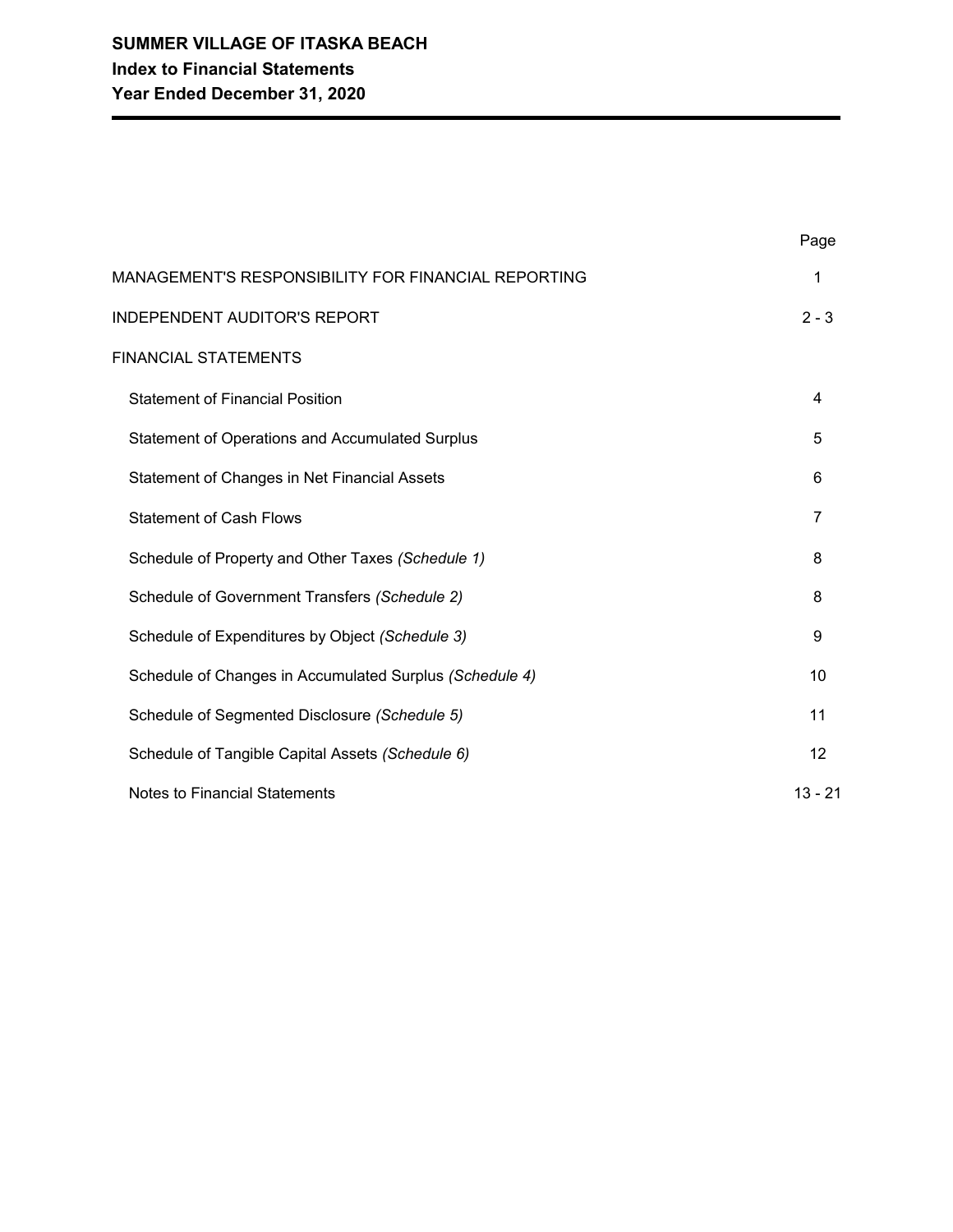### **MANAGEMENT'S RESPONSIBILITY FOR FINANCIAL REPORTING**

Management of the Summer Village of Itaska Beach is responsible for the preparation, accuracy, objectivity and integrity of the accompanying financial statements and all other information contained within this Financial Report. Management believes that the financial statements present fairly the Summer Village's financial position as at December 31, 2020 and the results of its operations for the year then ended.

The financial statements have been prepared in compliance with legislation and in accordance with Public Sector Accounting Standards (PSAS).

The financial statements include certain amounts based on estimates and judgments. Such amounts have been determined on a reasonable basis in order to ensure that the financial statements are presented fairly in all material respects.

In fulfilling its responsibilities and recognizing the limits inherent in all systems, management has designed and maintains a system of internal controls to produce reliable information and to meet reporting requirements on a timely basis. The system is designed to provide management with reasonable assurance that transactions are properly authorized, assets are properly accounted for and safeguarded.

These systems are monitored and evaluated by management and reliable financial information is available for preparation of the financial statements.

The Summer Village Council carries out its responsibilities for review of the financial statements principally through its Council meetings. Council meets regularly with management and external auditors to discuss the results of audit examinations and financial reporting matters.

The external auditors have full access to Council with and without the presence of management. The Summer Village Council has approved the financial statements.

The financial statements have been audited by Seniuk and Company, independent external auditors, appointed by the Summer Village. The accompanying Independent Auditor's Report outlines their responsibilities, the scope of their examination and their opinion on the financial statements.

The financial statements have been audited on behalf of the Members of Council by Seniuk and Company in accordance with Canadian public sector accounting standards (PSAS).

Ms. June Boyda, CAO

Wetaskiwin, Alberta April 14, 2021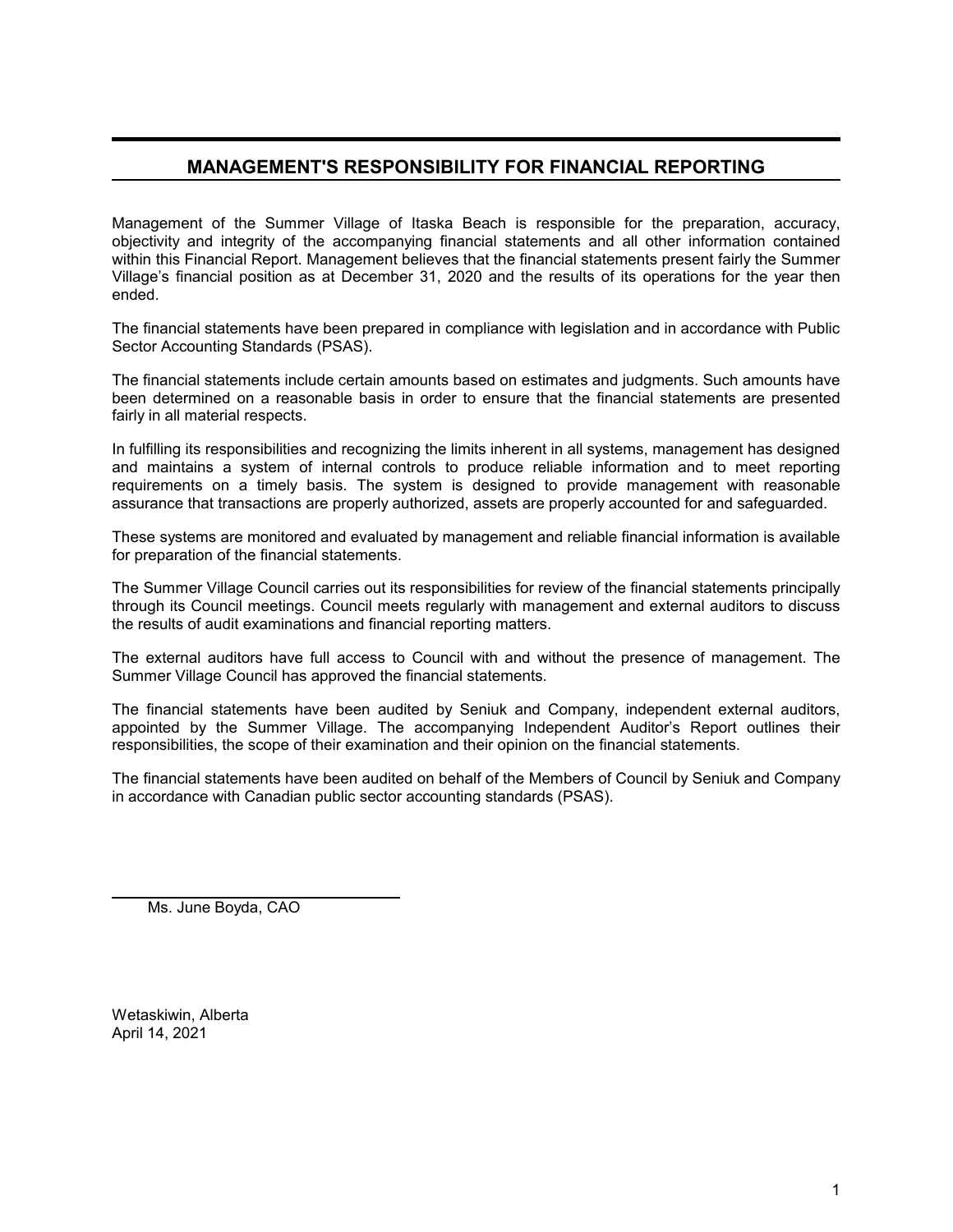

### **INDEPENDENT AUDITOR'S REPORT**

To the Members of Council of Summer Village of Itaska Beach

#### *Opinion*

We have audited the financial statements of Summer Village of Itaska Beach (the Summer Village) which comprise the statement of financial position as at December 31, 2020 and the statements of operations and accumulated surplus, changes in net financial assets and cash flows for the year then ended and notes to the financial statements including a summary of significant accounting policies.

In our opinion, the accompanying financial statements present fairly, in all material respects, the financial position of the Summer Village as at December 31, 2020, and the results of its operations and cash flows for the year then ended in accordance with Canadian public sector accounting standards (PSAS).

#### *Basis for Opinion*

We conducted our audit in accordance with Canadian generally accepted auditing standards. Our responsibilities under those standards are further described in the *Auditor's Responsibilities for the Audit of the Financial Statements* section of our report. We are independent of the Summer Village in accordance with ethical requirements that are relevant to our audit of the financial statements in Canada and we have fulfilled our other ethical responsibilities in accordance with these requirements. We believe that the audit evidence we have obtained is sufficient and appropriate to provide a basis for our opinion.

#### *Responsibilities of Management and Those Charged with Governance for the Financial Statements*

Management is responsible for the preparation and fair presentation of the financial statements in accordance with PSAS and for such internal control as management determines is necessary to enable the preparation of financial statements that are free from material misstatement, whether due to fraud or error.

In preparing the financial statements, management is responsible for assessing the Summer Village's ability to continue as a going concern disclosing, as applicable, matters related to going concern and using the going concern basis of accounting unless management either intends to liquidate the Summer Village or to cease operations, or has no realistic alternative but to do so.

Those charged with governance are responsible for overseeing the Summer Village's financial reporting process.

#### *Auditor's Responsibilities for the Audit of the Financial Statements*

Our objectives are to obtain reasonable assurance about whether the financial statements as a whole are free from material misstatement, whether due to fraud or error, and to issue an auditor's report that includes our opinion. Reasonable assurance is a high level of assurance but is not a guarantee that an audit conducted in accordance with Canadian generally accepted auditing standards will always detect a material misstatement when it exists. Misstatements can arise from fraud or error and are considered material if, individually or in the aggregate, they could reasonably be expected to influence the economic decisions of users taken on the basis of these financial statements.

As part of an audit in accordance with Canadian generally accepted auditing standards, we exercise professional judgment and maintain professional skepticism throughout the audit. We also:

*(continues)*

#102, 12750 - 127 St. NW, Edmonton, Alberta T5L 1A5 Telephone: (780) 482-3431 Fax: (780) 488-5710 Website: www.seniuk.com

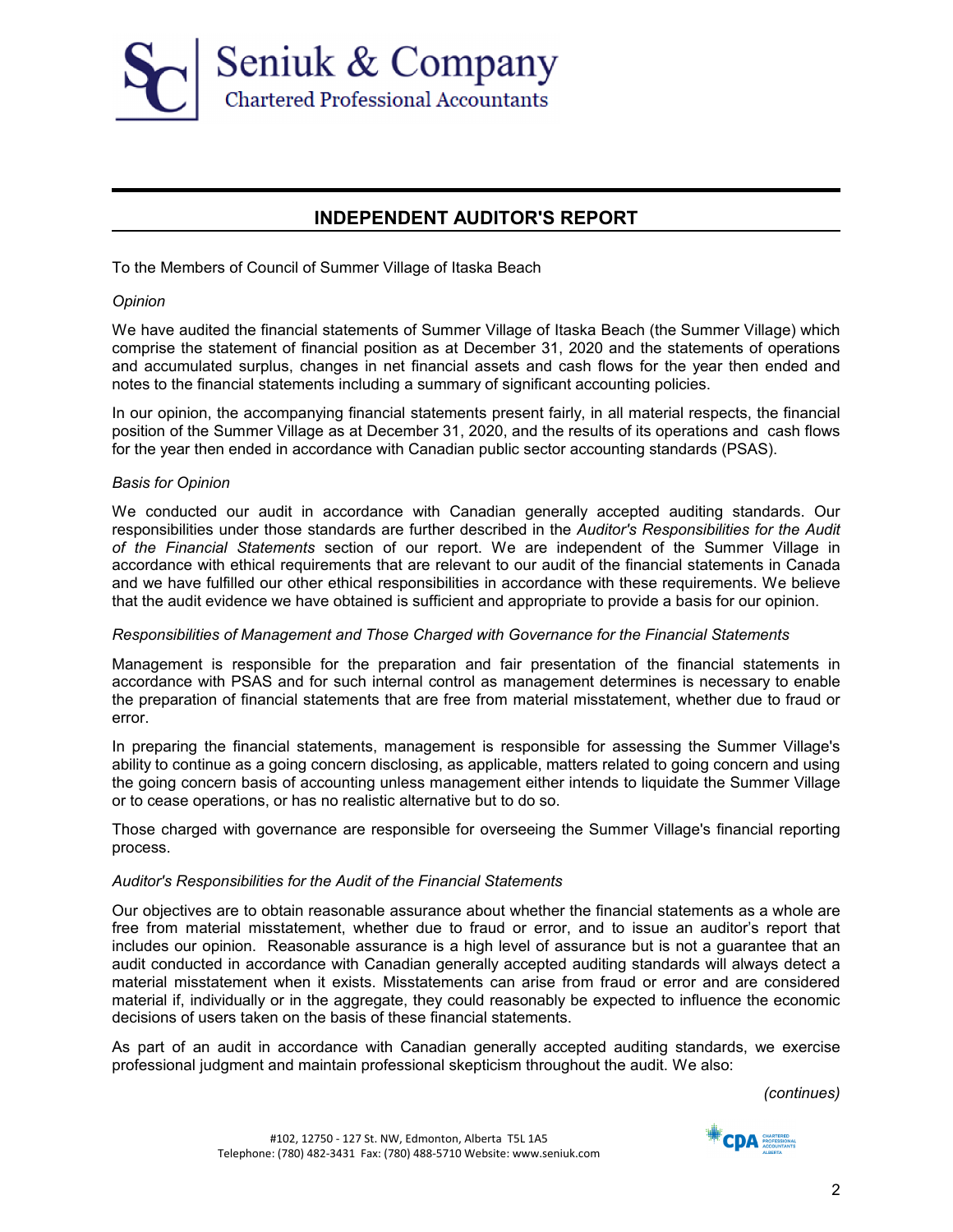Independent Auditor's Report to the Members of Council of Summer Village of Itaska Beach *(continued)*

- Identify and assess the risks of material misstatement of the financial statements whether due to fraud or error, design and perform audit procedures responsive to those risks and obtain audit evidence that is sufficient and appropriate to provide a basis for our opinion. The risk of not detecting a material misstatement resulting from fraud is higher than for one resulting from error as fraud may involve collusion, forgery, intentional omissions, misrepresentations or the override of internal control.
- Obtain an understanding of internal control relevant to the audit in order to design audit procedures that are appropriate in the circumstances but not for the purpose of expressing an opinion on the effectiveness of the Summer Village's internal control.
- Evaluate the appropriateness of accounting policies used and the reasonableness of accounting estimates and related disclosures made by management.
- Conclude on the appropriateness of management's use of the going concern basis of accounting and, based on the audit evidence obtained, whether a material uncertainty exists related to events or conditions that may cast significant doubt on the Summer Village's ability to continue as a going concern. If we conclude that a material uncertainty exists, we are required to draw attention in our auditor's report to the related disclosures in the financial statements or, if such disclosures are inadequate, to modify our opinion. Our conclusions are based on the audit evidence obtained up to the date of our auditor's report. However, future events or conditions may cause the Summer Village to cease to continue as a going concern.
- Evaluate the overall presentation, structure and content of the financial statements including the disclosures and whether the financial statements represent the underlying transactions and events in a manner that achieves fair presentation.

We communicate with those charged with governance regarding, among other matters, the planned scope and timing of the audit and significant audit findings including any significant deficiencies in internal control that we identify during our audit.

#### *Report on Other Legal and Regulatory Requirements*

As required by the Alberta Municipal Governance Act, we also report the following:

- Debt Limit Regulation: In accordance with Alberta Regulation 255/2000, we confirm that the Municipality is in compliance with the Debt Limit Regulation. A detailed account of the entity's debt limit can be found in Note 8.
- Supplementary Accounting Principles and Standards Regulation: In accordance with Alberta Regulation 313/2000, we confirm that the Municipality is in compliance with the Supplementary Accounting Principles and Standards Regulation and note the information required can be found in Note 11.

The engagement partner on the audit resulting in this Independent Auditor's Report is Michael G. Seniuk CPA, CA.

Seniul : Company

Edmonton, Alberta **Seniuk and Company,** April 14, 2021 **Chartered Professional Accountants**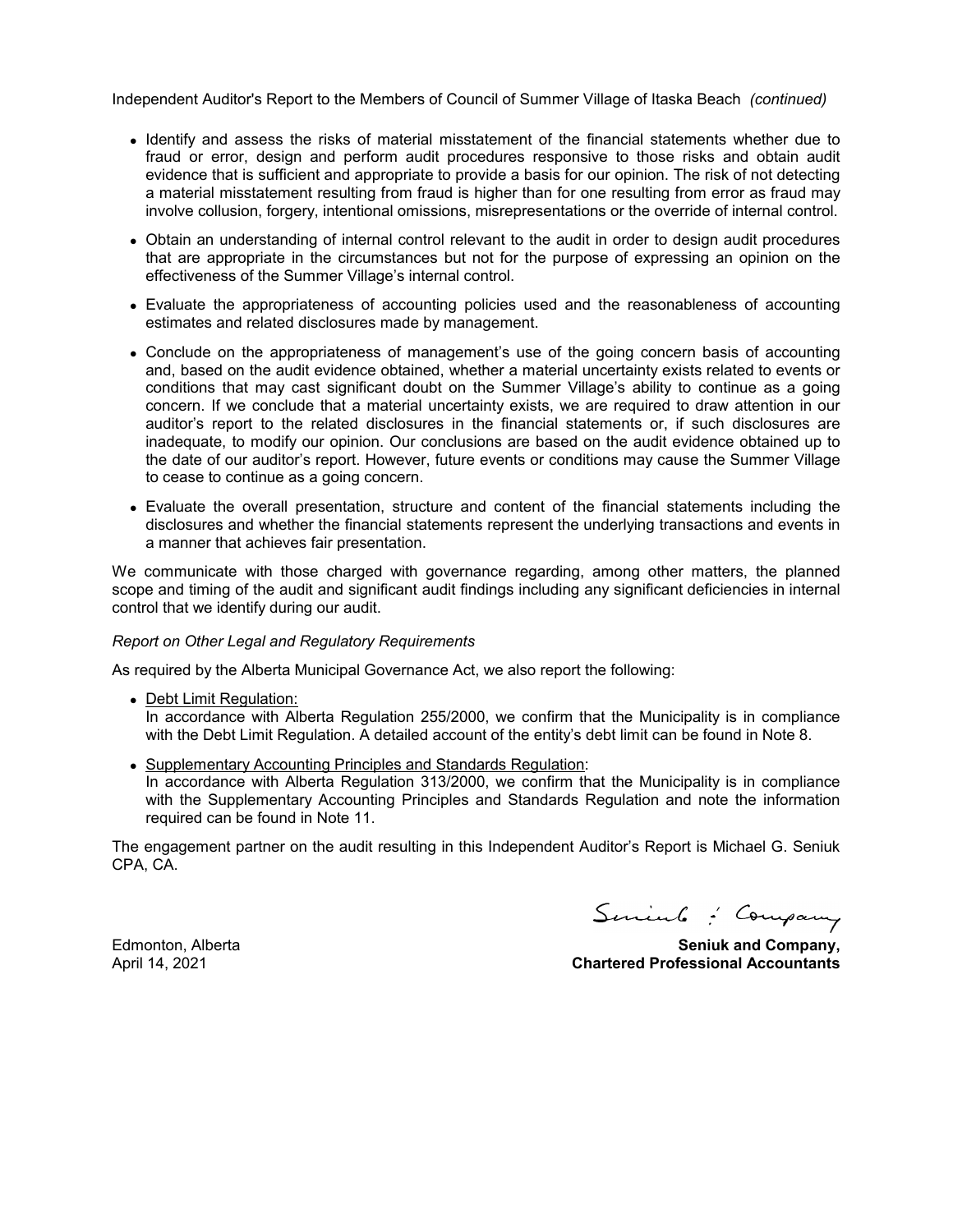### **Statement of Financial Position**

**December 31, 2020**

|                                                        | 2020            | 2019            |
|--------------------------------------------------------|-----------------|-----------------|
| <b>FINANCIAL ASSETS</b>                                |                 |                 |
| Cash and temporary investments (Note 2)                | \$<br>207,254   | \$<br>100,960   |
| Term deposits (Notes 2, 3)                             | 307,477         | 376,464         |
| Restricted cash (Note 2)                               | 32,765          | 43,396          |
| Current taxes and grants in place of taxes (Note 4)    | 7,746           | 8,281           |
| Grants and receivables from other governments (Note 5) | 526,438         | 489,093         |
| Interest receivable                                    | 890             | 3,278           |
|                                                        | 1,082,570       | 1,021,472       |
| <b>LIABILITIES</b>                                     |                 |                 |
| Accounts payable                                       | 31,259          | 33,532          |
| Deferred income (Note 7)                               | 561,655         | 534,689         |
|                                                        | 592,914         | 568,221         |
| <b>NET FINANCIAL ASSETS</b>                            | 489,656         | 453,251         |
| <b>NON-FINANCIAL ASSETS</b>                            |                 |                 |
| Prepaid expenses                                       | 4,894           | 3,731           |
| Tangible capital assets (Note 6)                       | 634,174         | 620,717         |
|                                                        | 639,068         | 624,448         |
| <b>ACCUMULATED SURPLUS</b>                             | \$<br>1,128,724 | \$<br>1,077,699 |

#### **APPROVED ON BEHALF OF COUNCIL**

\_\_\_\_\_\_\_\_\_\_\_\_\_\_\_\_\_\_\_\_\_\_\_\_\_\_\_\_\_ *Mayor*

\_\_\_\_\_\_\_\_\_\_\_\_\_\_\_\_\_\_\_\_\_\_\_\_\_\_\_\_\_ *Councilor*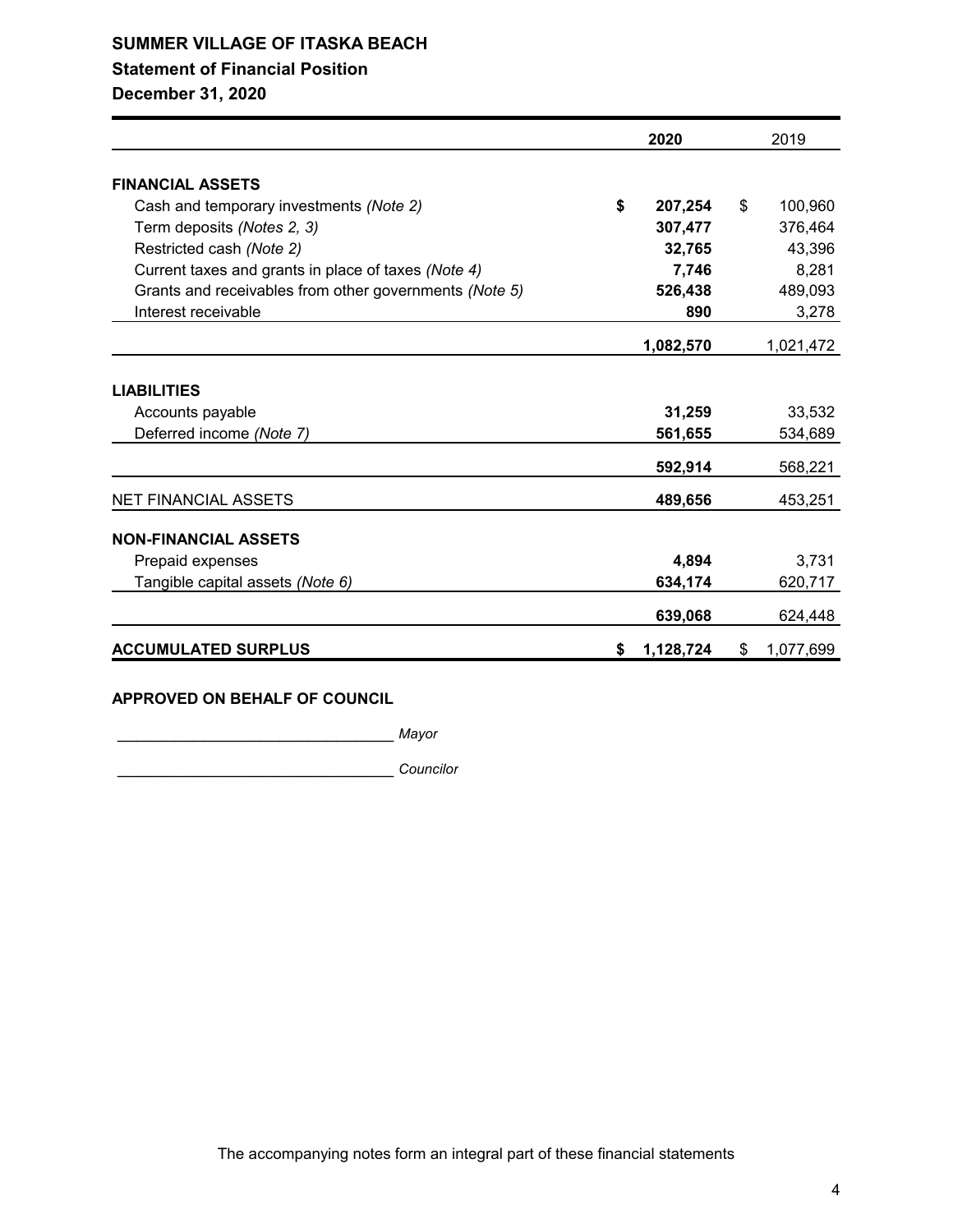### **Statement of Operations and Accumulated Surplus**

|                                                                   | <b>Budget</b><br>(Unaudited)<br>2020 | 2020 |                  |    | 2019             |
|-------------------------------------------------------------------|--------------------------------------|------|------------------|----|------------------|
|                                                                   |                                      |      |                  |    |                  |
| <b>REVENUES</b>                                                   |                                      |      |                  |    |                  |
| Net municipal taxes (Schedule 1)                                  | \$<br>196,038                        | \$   | 190,431          | \$ | 195,661          |
| User fees                                                         |                                      |      | 80               |    | 180              |
| Government transfers for operating (Schedule 2)                   | 4,366                                |      | 18,397           |    | 111,867          |
| Investment income                                                 | 4,000                                |      | 7,192            |    | 7,190            |
| Penalties and costs of taxes                                      | 1,242                                |      | 1,684            |    | 2,308            |
| Licenses and permits                                              | 500                                  |      | 5,015            |    | 2,760            |
| Franchise fees & concession contracts                             | 3,200                                |      | 3,359            |    | 3,323            |
| Other                                                             | 351                                  |      | 531              |    | 1,620            |
|                                                                   | 209,697                              |      | 226,689          |    | 324,909          |
|                                                                   |                                      |      |                  |    |                  |
| <b>EXPENSES</b>                                                   |                                      |      |                  |    |                  |
| Administration and legislative                                    | 78,867                               |      | 77,637           |    | 68,971           |
| Protective services                                               | 31,200                               |      | 29,937           |    | 27,402           |
| <b>Transportation services</b>                                    | 21,600                               |      | 23,208           |    | 14,090           |
| <b>Environmental services</b>                                     | 40,961                               |      | 37,356           |    | 38,341           |
| Land use planning, zoning and development<br>Parks and recreation | 5,044                                |      | 5,827            |    | 106,248          |
| Amortization of tangible capital assets                           | 26,780                               |      | 15,156<br>36,269 |    | 18,741<br>32,843 |
|                                                                   |                                      |      |                  |    |                  |
|                                                                   | 204,452                              |      | 225,390          |    | 306,636          |
| <b>SURPLUS FROM OPERATIONS</b>                                    | 5,245                                |      | 1,299            |    | 18,273           |
| OTHER INCOME (EXPENSES)                                           |                                      |      |                  |    |                  |
| Government transfers for capital (Schedule 2)                     | 14,755                               |      | 49,726           |    | 16,899           |
| <b>ANNUAL SURPLUS</b>                                             | 20,000                               |      | 51,025           |    | 35,172           |
| ACCUMULATED SURPLUS - BEGINNING OF                                |                                      |      |                  |    |                  |
| <b>YEAR</b>                                                       |                                      |      | 1,077,699        |    | 1,042,527        |
| <b>ACCUMULATED SURPLUS - END OF YEAR</b>                          | \$<br>20,000                         | \$   | 1,128,724        | \$ | 1,077,699        |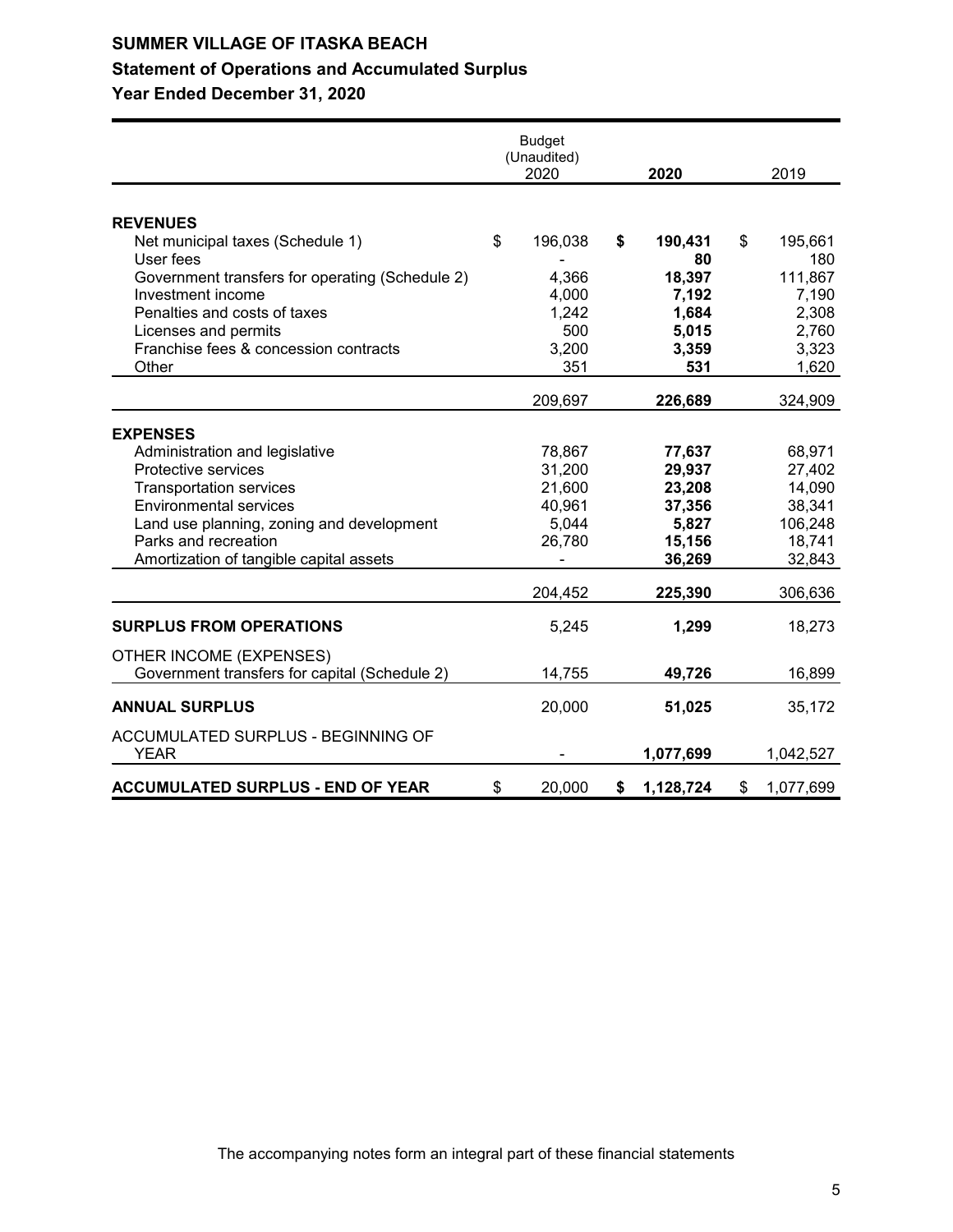### **SUMMER VILLAGE OF ITASKA BEACH Statement of Changes in Net Financial Assets Year Ended December 31, 2020**

Budget (Unaudited) 2020 **2020** 2019 **ANNUAL SURPLUS** \$ 20,000 **\$ 51,025** \$ 35,172 Amortization of tangible capital assets **36,269** 32,843 Purchase of tangible capital assets **and the contract of tangible capital assets (49,726)** (16,899) Decrease (increase) in prepaid expenses **and the expenses** (1,163) (1,258) - **(14,620)** 14,686 **INCREASE IN NET FINANCIAL ASSETS** 20,000 **36,405** 49,858 **NET FINANCIAL ASSETS - BEGINNING OF YEAR 453,251** 403,393 **NET FINANCIAL ASSETS - END OF YEAR** \$ 20,000 **\$ 489,656** \$ 453,251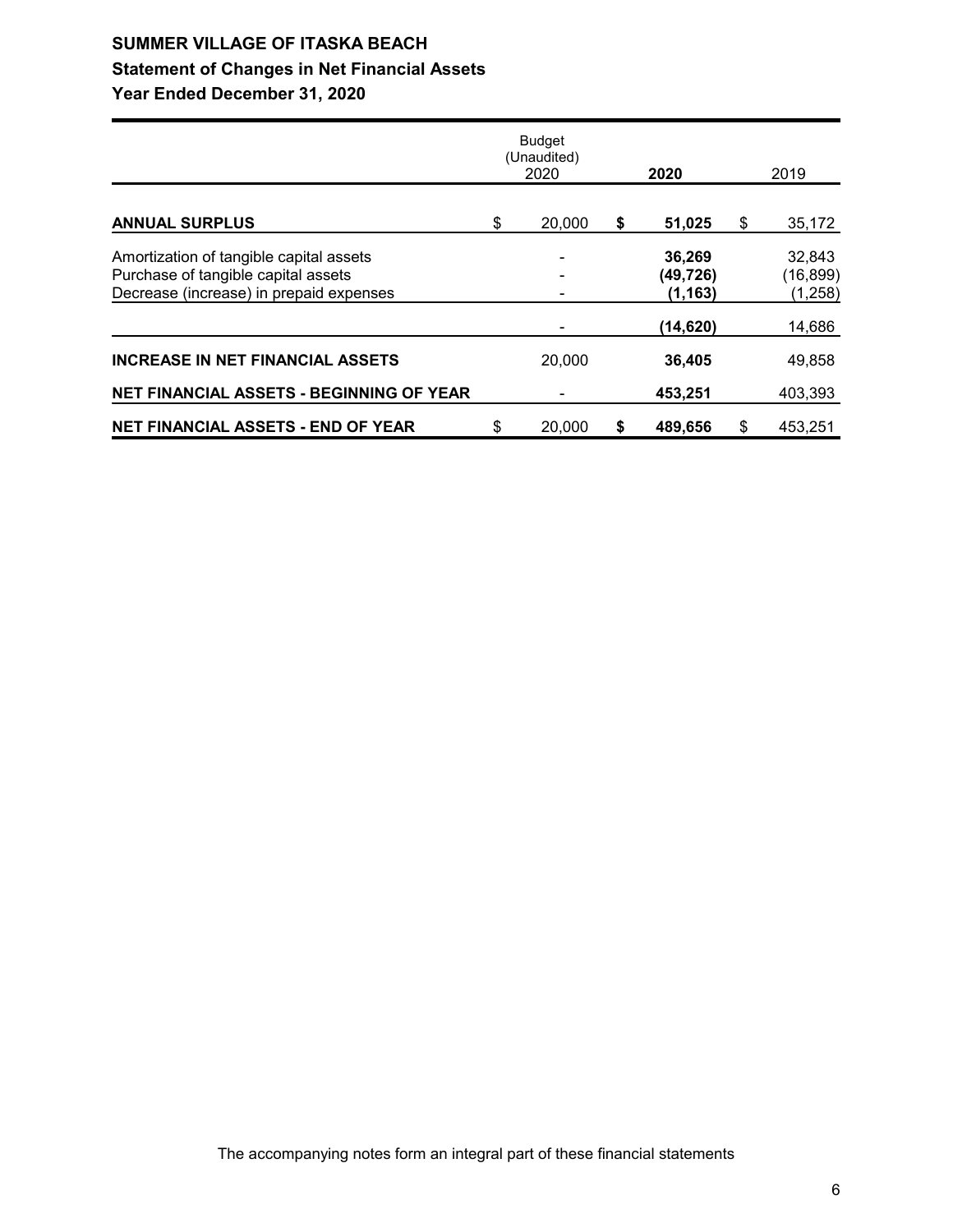### **Statement of Cash Flows**

|                                               | 2020          | 2019          |
|-----------------------------------------------|---------------|---------------|
| <b>OPERATING ACTIVITIES</b>                   |               |               |
| Annual surplus for the year                   | \$<br>51,025  | \$<br>35,172  |
| Item not affecting cash:                      |               |               |
| Amortization                                  | 36,269        | 32,843        |
|                                               | 87,294        | 68,015        |
| Changes in non-cash working capital:          |               |               |
| Interest receivable                           | 2,388         | 528           |
| Grants and receivables from other governments | (37, 345)     | 88,605        |
| Current taxes and grants in place of taxes    | 535           | (646)         |
| Accounts payable                              | (2, 273)      | 6,075         |
| Prepaid expenses                              | (1, 163)      | (1,258)       |
| Deferred income                               | 26,966        | (34, 837)     |
|                                               |               |               |
|                                               | (10, 892)     | 58,467        |
| Cash flow from operating activities           | 76,402        | 126,482       |
| <b>CAPITAL ACTIVITIES</b>                     |               |               |
| Cash used to acquire tangible capital assets  | (49, 726)     | (16, 899)     |
| Cash flow used by capital activities          | (49, 726)     | (16, 899)     |
| <b>INVESTING ACTIVITIES</b>                   |               |               |
| Decrease (increase) in restricted cash        | 10,631        | (26, 462)     |
| Decrease (increase) in term deposits          | 68,987        | (56, 464)     |
|                                               |               |               |
| Cash flow from (used by) investing activities | 79,618        | (82, 926)     |
| <b>INCREASE IN CASH FLOW</b>                  | 106,294       | 26,657        |
| Cash - beginning of year                      | 100,960       | 74,303        |
| <b>CASH - END OF YEAR (Note 2)</b>            | \$<br>207,254 | \$<br>100,960 |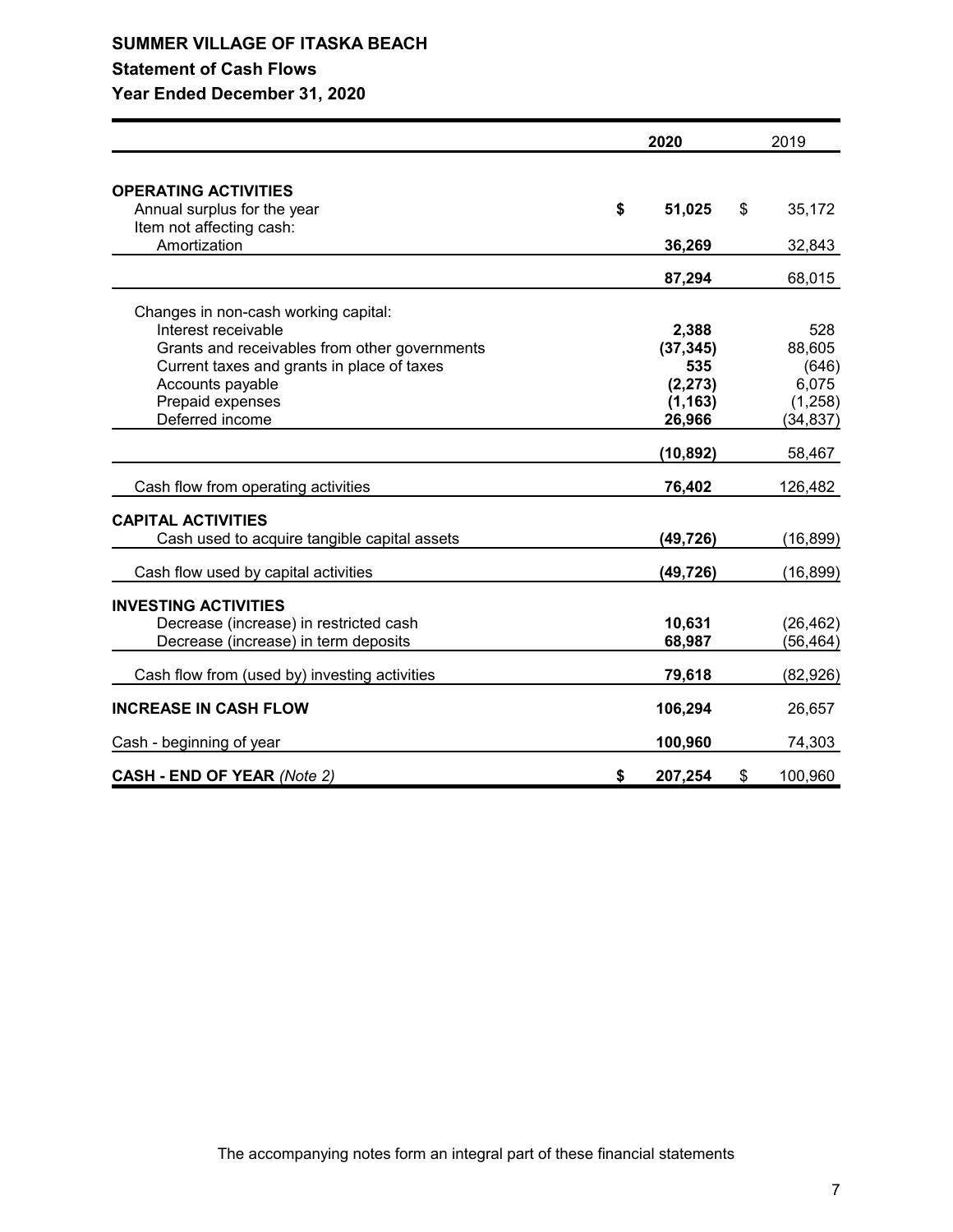### **SUMMER VILLAGE OF ITASKA BEACH Schedule of Property and Other Taxes** *(Schedule 1)*

**Year Ended December 31, 2020**

|                                                               | <b>Budget</b><br>(Unaudited)<br>2020 | 2020                 | 2019 |                  |  |
|---------------------------------------------------------------|--------------------------------------|----------------------|------|------------------|--|
| <b>TAXATION</b><br>Real property tax<br>Linear property taxes | \$<br>277,875<br>661                 | \$<br>277,875<br>653 | \$   | 279,482<br>1,159 |  |
|                                                               | 278,536                              | 278,528              |      | 280,641          |  |
| <b>REQUISITIONS</b>                                           | (82, 498)                            | (88,097)             |      | (84, 981)        |  |
| <b>NET MUNICIPAL TAXES</b>                                    | \$<br>196,038                        | \$<br>190,431        | \$   | 195,660          |  |

### **Schedule of Government Transfers** *(Schedule 2)*

|                                                                | <b>Budget</b><br>(Unaudited)<br>2020 | 2020         | 2019                   |
|----------------------------------------------------------------|--------------------------------------|--------------|------------------------|
| <b>TRANSFERS FOR OPERATING</b>                                 |                                      |              |                        |
| <b>Provincial Government</b><br><b>Other Local Governments</b> | \$<br>4,366                          | \$<br>18,397 | \$<br>108,793<br>3,074 |
|                                                                | 4,366                                | 18,397       | 111,867                |
|                                                                | 4,366                                | 18,397       | 111,867                |
| <b>TRANSFERS FOR CAPITAL</b>                                   |                                      |              |                        |
| <b>Provincial Government</b>                                   | 14,755                               | 49,726       | 16,899                 |
| <b>TOTAL GOVERNMENT TRANSFERS</b>                              | \$<br>19,121                         | \$<br>68,123 | \$<br>128,766          |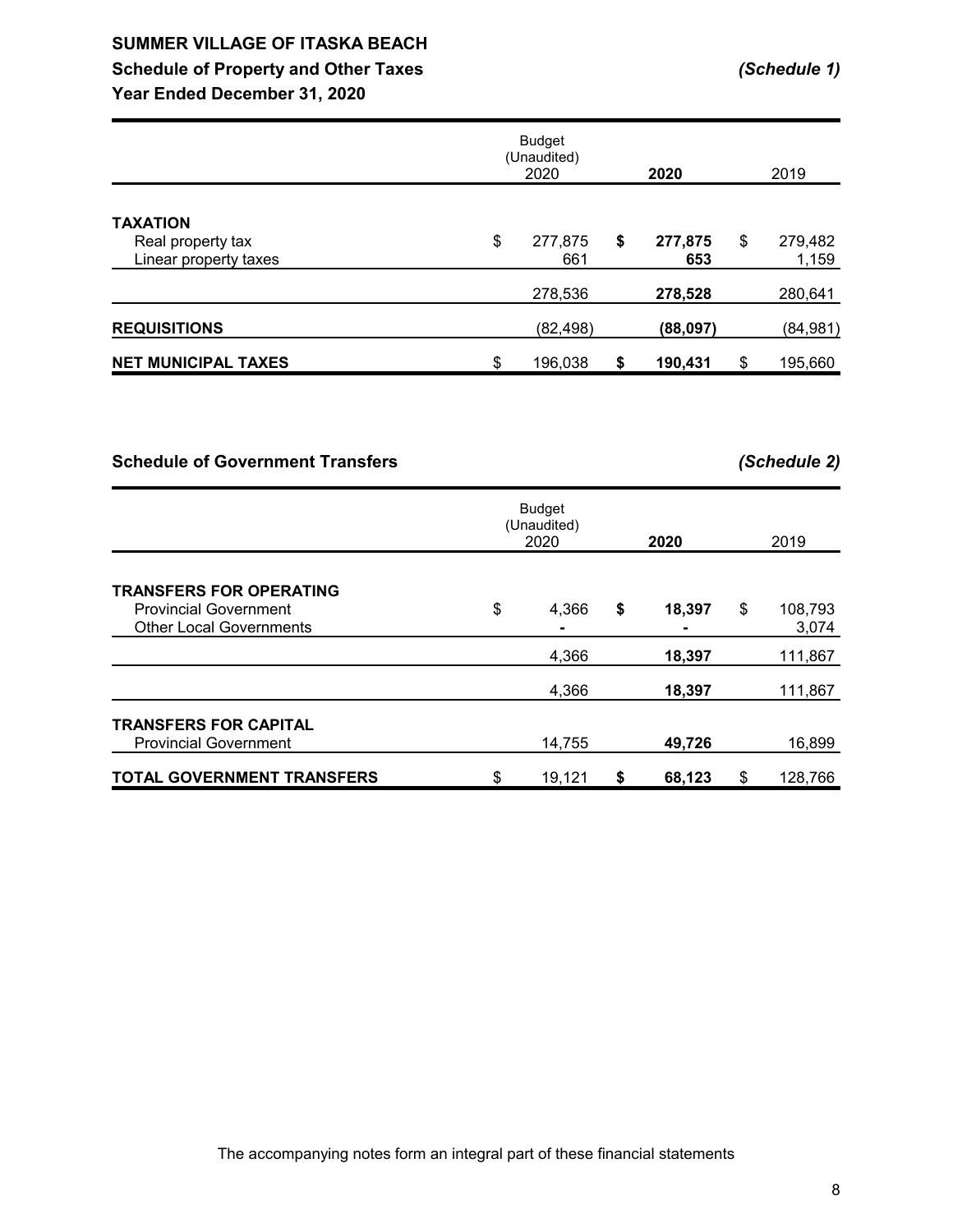# **Schedule of Expenditures by Object** *(Schedule 3)*

|                                                                                                                                    | <b>Budget</b><br>(Unaudited)<br>2020  | 2020                                     | 2019                                     |
|------------------------------------------------------------------------------------------------------------------------------------|---------------------------------------|------------------------------------------|------------------------------------------|
| <b>EXPENSES</b><br>Salaries, wages & benefits<br>Contracted and general services<br>Materials, goods and utilities<br>Amortization | \$<br>1.785<br>190,158<br>12,500<br>- | \$<br>425<br>178,398<br>10,298<br>36,269 | \$<br>509<br>260,404<br>12,880<br>32,843 |
| <b>Total Expenditures by Object</b>                                                                                                | \$<br>204.443                         | \$<br>225,390                            | 306,636                                  |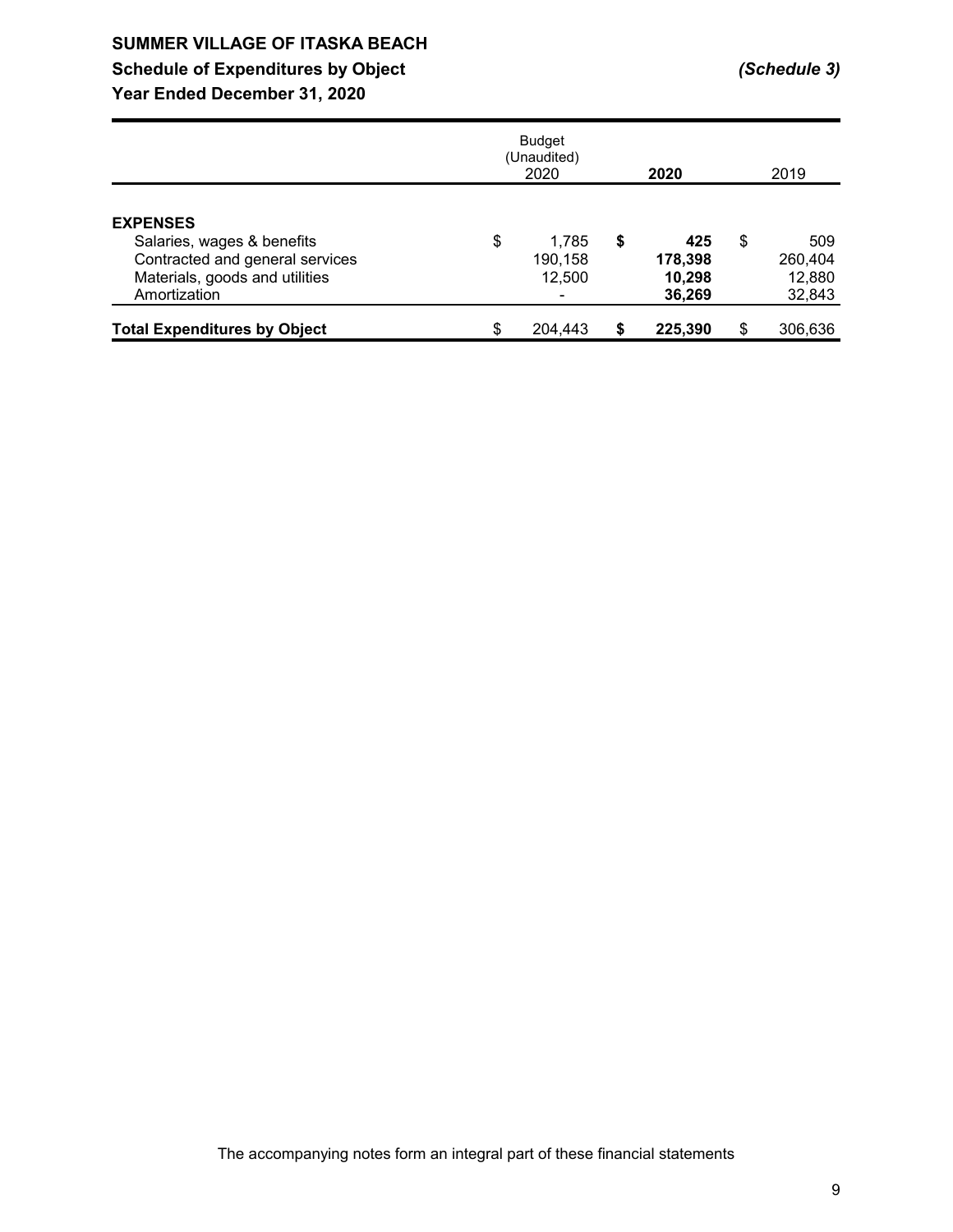### **Schedule of Changes in Accumulated Surplus**

| (Schedule 4) |  |
|--------------|--|
|--------------|--|

|                                                                                                  | Unrestricted<br>Surplus | Restricted<br>Surplus |         |     | Equity in<br>Tangible<br><b>Capital Assets</b> |    | Total<br>2020 |   | Total<br>2019            |
|--------------------------------------------------------------------------------------------------|-------------------------|-----------------------|---------|-----|------------------------------------------------|----|---------------|---|--------------------------|
| <b>BALANCE, BEGINNING OF YEAR</b>                                                                | \$<br>199,687           | \$                    | 257,293 | \$. | 620,717                                        | S. | 1,077,699     | S | 1,042,527                |
| Excess (deficiency) of revenues over expenses<br>Current year funds used to purchase of tangible | 51,025                  |                       |         |     |                                                |    | 51,025        |   | 35,172                   |
| capital assets                                                                                   | (49, 726)               |                       |         |     | 49,726                                         |    | ۰.            |   |                          |
| Annual amortization expense                                                                      | 36,270                  |                       |         |     | (36, 270)                                      |    | ۰             |   | $\overline{\phantom{a}}$ |
| Transfer to/from reserves                                                                        | (17,050)                |                       | 17,050  |     |                                                |    |               |   |                          |
|                                                                                                  | 20,519                  |                       | 17,050  |     | 13,456                                         |    | 51,025        |   | 35,172                   |
| <b>BALANCE, END OF YEAR</b>                                                                      | \$<br>220,206           | S                     | 274,343 |     | 634,173                                        | S  | 1,128,724     | S | 1,077,699                |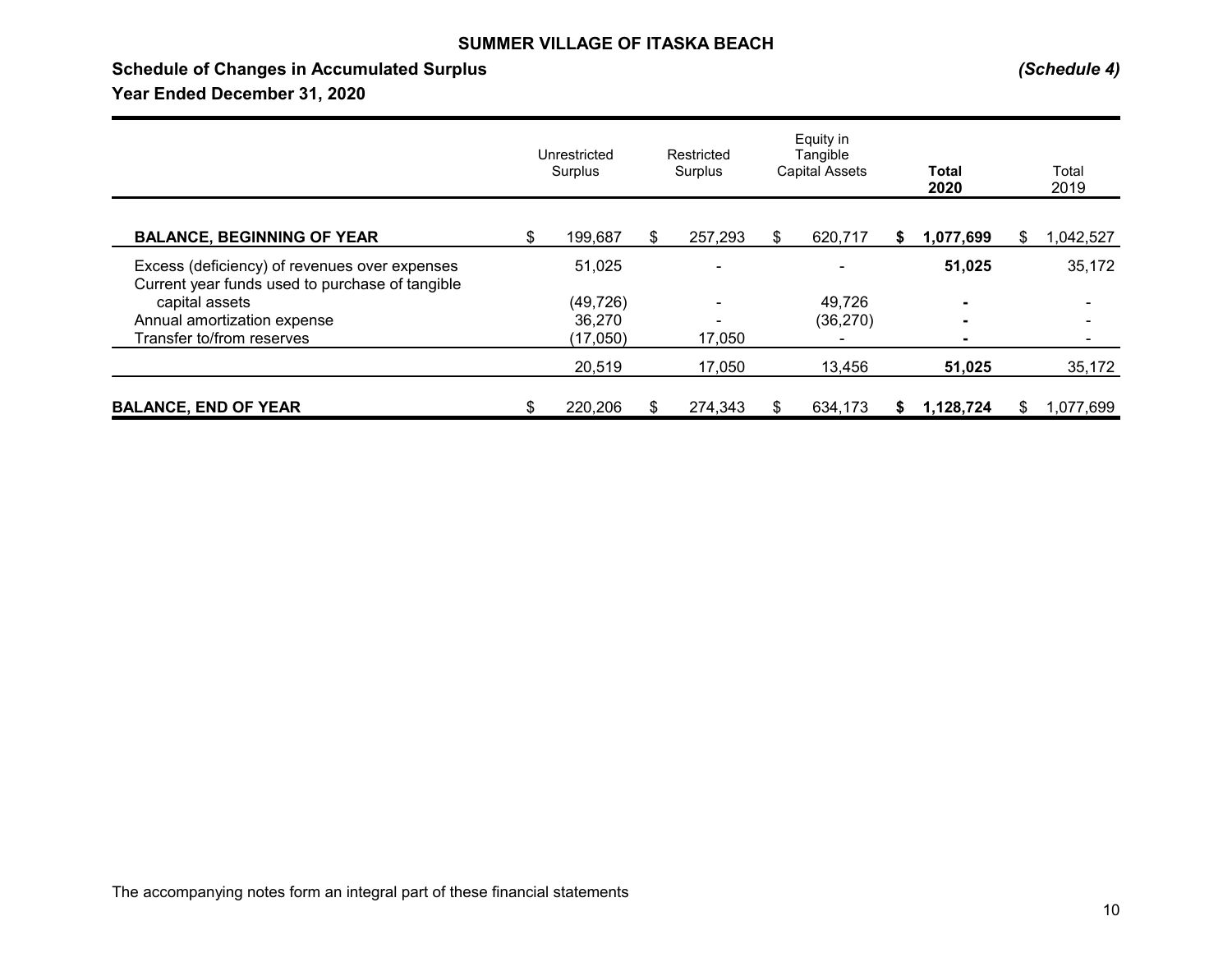## **Schedule of Segmented Disclosure** *(Schedule 5)*

|                                                                              | General<br>Government | Protective<br>Services | Transportation<br><b>Services</b> | Planning &<br>Development | Recreation &<br>Culture | Environmental<br>Services | Other | 2020<br><b>Total</b> |
|------------------------------------------------------------------------------|-----------------------|------------------------|-----------------------------------|---------------------------|-------------------------|---------------------------|-------|----------------------|
| <b>REVENUE</b>                                                               |                       |                        |                                   |                           |                         |                           |       |                      |
| Net municipal taxes                                                          | \$<br>190,431 \$      |                        | \$                                | \$                        | \$                      | \$<br>\$                  |       | \$<br>190,431        |
| Government transfers                                                         | 1,763                 |                        | 9,880                             | 1,635                     |                         | 5,119                     |       | 18,397               |
| User fees and sales of goods                                                 | 80                    |                        |                                   |                           |                         |                           |       | 80                   |
| Investment income                                                            | 7,192                 |                        |                                   |                           |                         |                           |       | 7,192                |
| Other revenues                                                               | 5,574                 |                        |                                   | 5,015                     |                         |                           |       | 10,589               |
|                                                                              | 205,040               |                        | 9,880                             | 6,650                     |                         | 5,119                     |       | 226,689              |
| <b>EXPENSES</b>                                                              |                       |                        |                                   |                           |                         |                           |       |                      |
| Contract and general services                                                | 74,593                | 29,937                 | 16,755                            | 5,827                     | 13,930                  | 37,356                    |       | 178,398              |
| Salaries and wages                                                           | 425                   |                        |                                   | $\blacksquare$            |                         |                           |       | 425                  |
| Materials, goods and utilities                                               | 2,619                 |                        | 6,452                             | ۰                         | 1,227                   | $\blacksquare$            |       | 10,298               |
| Amortization                                                                 | 993                   | $\blacksquare$         | 8,104                             | $\blacksquare$            | 27,172                  | $\blacksquare$            |       | 36,269               |
|                                                                              | 78,630                | 29,937                 | 31,311                            | 5,827                     | 42,329                  | 37,356                    |       | 225,390              |
| Excess (deficiency) of revenue over<br>expenses before other<br><b>OTHER</b> | 126,410               | (29, 937)              | (21, 431)                         | 823                       | (42, 329)               | (32, 237)                 |       | 1,299                |
| Government transfers for capital                                             | 9,932                 |                        | 39,794                            |                           |                         |                           |       | 49,726               |
| <b>EXCESS (DEFICIENCY) OF REVENUE OVER</b><br><b>EXPENSES</b>                | \$<br>136,342 \$      | $(29, 937)$ \$         | 18,363 \$                         | 823 \$                    | $(42,329)$ \$           | $(32, 237)$ \$            |       | \$<br>51,025         |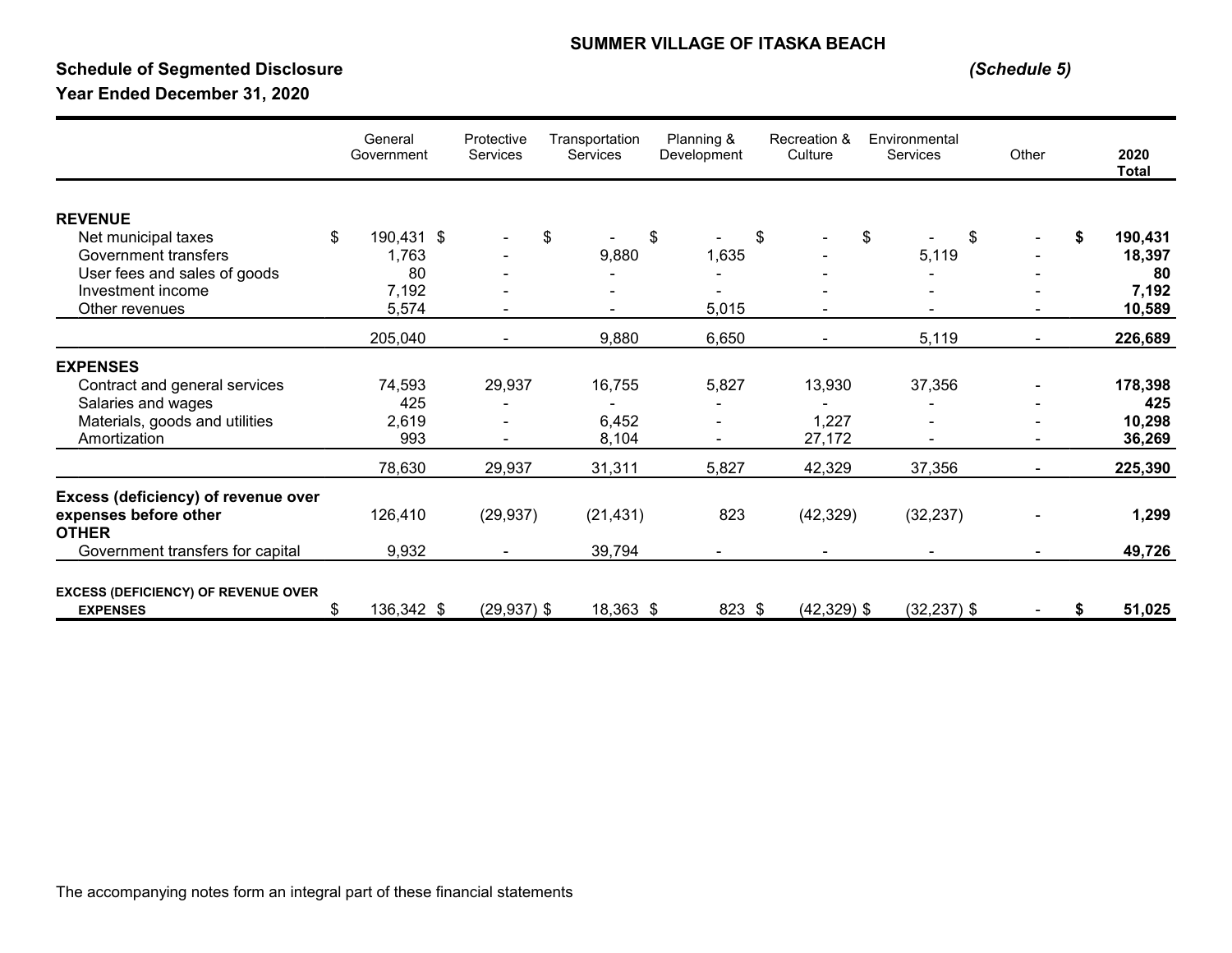# **Schedule of Tangible Capital Assets** *(Schedule 6)*

**Year Ended December 31, 2020**

|                                      |    | Opening<br>Balance |    |                | Disposals,<br>Additions and<br>Impairments<br>Transfers |                |    | and Transfers |  | <b>Closing</b><br><b>Balance</b> |  |  |
|--------------------------------------|----|--------------------|----|----------------|---------------------------------------------------------|----------------|----|---------------|--|----------------------------------|--|--|
| For the year ended December 31, 2020 |    |                    |    |                |                                                         |                |    |               |  |                                  |  |  |
| Cost                                 |    |                    |    |                |                                                         |                |    |               |  |                                  |  |  |
| Land                                 | \$ | 280,469            | \$ |                | \$                                                      |                | \$ | 280,469       |  |                                  |  |  |
| Land improvements                    |    | 403,265            |    |                |                                                         |                |    | 403,265       |  |                                  |  |  |
| <b>Engineered structures</b>         |    | 143,756            |    | 39,794         |                                                         |                |    | 183,550       |  |                                  |  |  |
| <b>Buildings</b>                     |    | 6,000              |    |                |                                                         |                |    | 6,000         |  |                                  |  |  |
| Machinery and equipment              |    | 32,358             |    | 9,932          |                                                         |                |    | 42,290        |  |                                  |  |  |
|                                      |    | 865,848            |    | 49,726         |                                                         |                |    | 915,574       |  |                                  |  |  |
|                                      |    |                    |    |                |                                                         | $\blacksquare$ |    |               |  |                                  |  |  |
| <b>Accumulated Amortization</b>      |    |                    |    |                |                                                         |                |    |               |  |                                  |  |  |
| Land improvements                    |    | (143, 183)         |    | (25, 522)      |                                                         |                |    | (168, 705)    |  |                                  |  |  |
| <b>Buildings</b>                     |    | (2,760)            |    | (120)          |                                                         |                |    | (2,880)       |  |                                  |  |  |
| <b>Engineered structures</b>         |    | (77, 175)          |    | (7,984)        |                                                         |                |    | (85, 159)     |  |                                  |  |  |
| Machinery and equipment              |    | (22, 013)          |    | (2,643)        |                                                         |                |    | (24, 656)     |  |                                  |  |  |
|                                      |    | (245, 131)         |    | (36, 269)      |                                                         | $\blacksquare$ |    | (281, 400)    |  |                                  |  |  |
| <b>Net Book Value</b>                | \$ | 620,717            | \$ | 13,457         | \$                                                      |                | \$ | 634,174       |  |                                  |  |  |
| For the year ended December 31, 2019 |    |                    |    |                |                                                         |                |    |               |  |                                  |  |  |
| Cost                                 |    |                    |    |                |                                                         |                |    |               |  |                                  |  |  |
| Land improvements                    | \$ | 391,180            | \$ | 12,085         | \$                                                      |                | \$ | 403,265       |  |                                  |  |  |
| Land                                 |    | 280,469            |    |                |                                                         |                |    | 280,469       |  |                                  |  |  |
| <b>Buildings</b>                     |    | 6,000              |    |                |                                                         |                |    | 6,000         |  |                                  |  |  |
| <b>Engineered structures</b>         |    | 143,756            |    |                |                                                         |                |    | 143,756       |  |                                  |  |  |
| Machinery and equipment              |    | 27,544             |    | 4,814          |                                                         |                |    | 32,358        |  |                                  |  |  |
|                                      |    | 848,949            |    | 16,899         |                                                         | $\blacksquare$ |    | 865,848       |  |                                  |  |  |
|                                      |    |                    |    | $\blacksquare$ |                                                         | $\blacksquare$ |    |               |  |                                  |  |  |
| <b>Accumulated Amortization</b>      |    |                    |    |                |                                                         |                |    |               |  |                                  |  |  |
| Land improvements                    |    | (117,660)          |    | (25, 523)      |                                                         |                |    | (143, 183)    |  |                                  |  |  |
| <b>Buildings</b>                     |    | (2,640)            |    | (120)          |                                                         |                |    | (2,760)       |  |                                  |  |  |
| <b>Engineered structures</b>         |    | (73, 110)          |    | (4,065)        |                                                         |                |    | (77, 175)     |  |                                  |  |  |
| Machinery and equipment              |    | (18, 877)          |    | (3, 136)       |                                                         |                |    | (22, 013)     |  |                                  |  |  |

|                                                                                                           |         | 132.844  | -                        | (245, 131) |
|-----------------------------------------------------------------------------------------------------------|---------|----------|--------------------------|------------|
| <b>Net Book Value</b>                                                                                     | 636.662 | (15.945) | $\overline{\phantom{a}}$ | 620.717    |
| Additions to assets under construction are reported pet of those tangular equations tenses of anoitibble. |         |          |                          |            |

Additions to assets under construction are reported net of those tangible capital assets placed in service during the year which are shown in their respective asset classifications.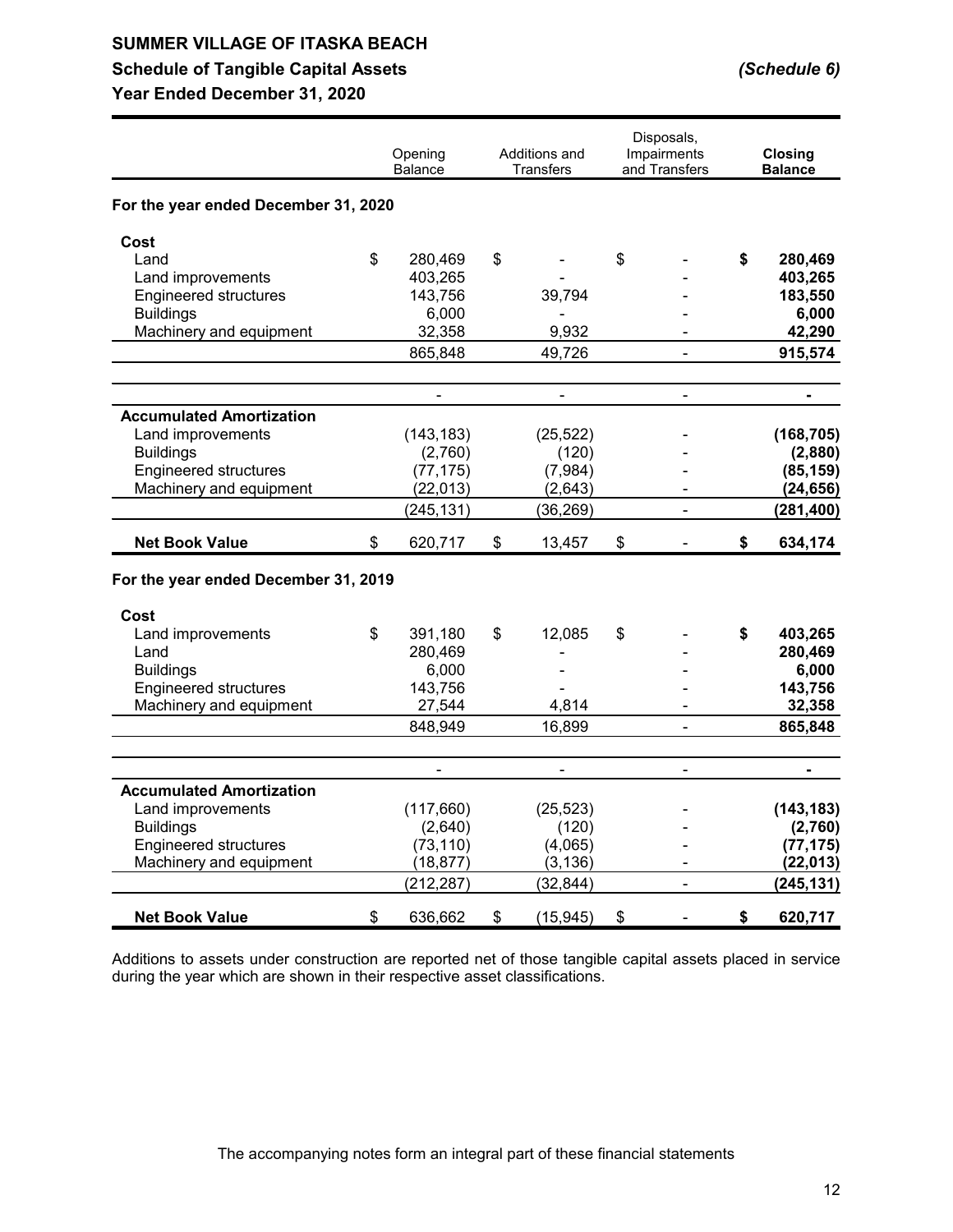#### 1. SUMMARY OF SIGNIFICANT ACCOUNTING POLICIES

The financial statements of the Summer Village of Itaska Beach (the Summer Village) are prepared by management in accordance with Canadian Public Sector Accounting Standards (PSAS). It is a municipality in the Province of Alberta, Canada and operates under the provisions of the Municipal Government Act, R.S.A., 2000, c. M-26, as amended (MGA). Significant aspects of the accounting policies adopted by the Summer Village are as follows:

#### Basis of Accounting

The financial statements are prepared using the accrual basis of accounting. Revenues are accounted for in the period in which they are earned and measurable. Funds from external parties and earnings thereon restricted by agreement or legislation are accounted for as deferred revenue until used for the purpose specified.

Expenses are recognized as they are incurred and measurable based upon receipt of the goods and services and/or the legal obligation to pay.

#### Tax Revenue

Annually, the Summer Village bills and collects property tax revenues for municipal purposes. Tax revenues are based on market value assessments determined in accordance with the Municipal Government Act (MGA) and annually established tax rates. Municipal tax rates are set each year by the Summer Village Council in accordance with legislation and the Summer Village Council approved policies to raise the tax revenue required to meet the Summer Village's budget requirements. Tax revenues are recorded at the time tax billings are issued. Property assessments are subject to tax appeal. Expenses related to tax appeals and allowances are separately disclosed in the Schedule of Property and Other Taxes.

The Summer Village also bills and collects education tax on behalf of the Province of Alberta (the Province). Education tax rates are established by the Province each year in order to fund the cost of education on a province-wide basis. Education taxes collected are remitted to the Province and are excluded from revenues and expenses in the Schedule of Property and Other Taxes (Schedule 1).

#### Cash and Short Term Investments

Cash and cash equivalents consist of cash on deposit, bankers' acceptances, treasury bills and commercial paper, at cost, which approximates market value. These cash equivalents generally mature within 90 days from the date of purchase, are capable of reasonably prompt liquidation and may be used to manage the Summer Village's cash position throughout the year.

#### Investments

Investments are recorded at amortized cost. Investment premiums and discounts are amortized on the net present value basis over the term of the respective investments. When there has been a loss in value that is other than a temporary decline, the respective investment is written down to recognize the loss.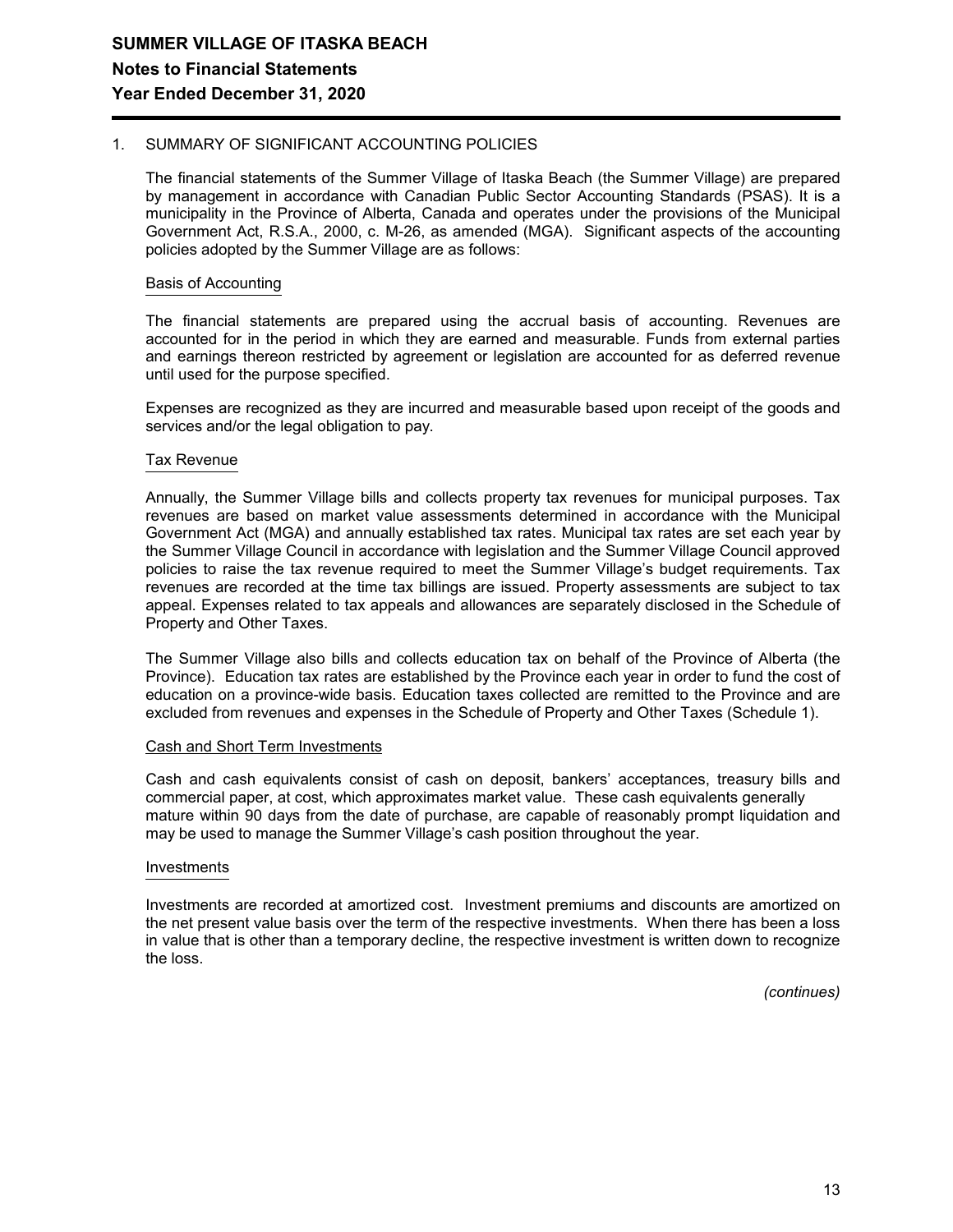#### 1. SUMMARY OF SIGNIFICANT ACCOUNTING POLICIES *(continued)*

#### Government Transfers

Government transfers are the transfer of monetary assets or tangible capital assets from other orders of government that are not the result of an exchange transaction and for which there is no expectation of repayment or direct financial return to the transferor in the future. The Summer Village receives government transfers from the Federal and Provincial governments to fund operating and capital expenditures. These transfers to the Summer Village are recognized as revenues when the transfers are authorized and all the eligibility criteria, if any, has been met except when and to the extent that the transfer gives rise to an obligation that meets the definition of a liability for the recipient. Prior to that time, any amounts received along with restricted interest thereon are recorded as deferred revenue.

#### Measurement Uncertainty

The preparation of financial statements in conformity with Canadian public sector accounting standards requires management to make estimates and assumptions that affect the reported amount of assets and liabilities, disclosure of contingent assets and liabilities at the date of the financial statements and the reported amounts of revenues and expenses during the period. Such estimates are periodically reviewed and any adjustments necessary are reported in earnings in the period in which they become known. Actual results could differ from these estimates. Significant estimates include:

- Estimated accrued receivables.
- Useful lives for tangible capital assets.
- Assessment of impairment of long term assets.
- Estimated accrued payables.

#### Deferred Revenue

Deferred revenue comprises funds received in advance of services performed or where the use of funds is externally restricted. These amounts are recognized as revenue in the period the service is performed or when the funds are used for the purpose specified. When agreements stipulate that interest earned on contributions should be restricted for a specific purpose that interest is treated as a contribution received and recorded as an addition to deferred revenue.

#### Debt Charges Recoverable

Debt recoverable consists of long term debt amounts borrowed that are recoverable under loans or other financial arrangements made to non-profit organizations. These debt recoverable amounts are recorded at a value equivalent to the offsetting outstanding long term debt balances as at December 31. Loans are recorded at the lower of cost and net recoverable value. A valuation allowance in the debt recoverable is recognized when there is no longer any reasonable assurance of collection.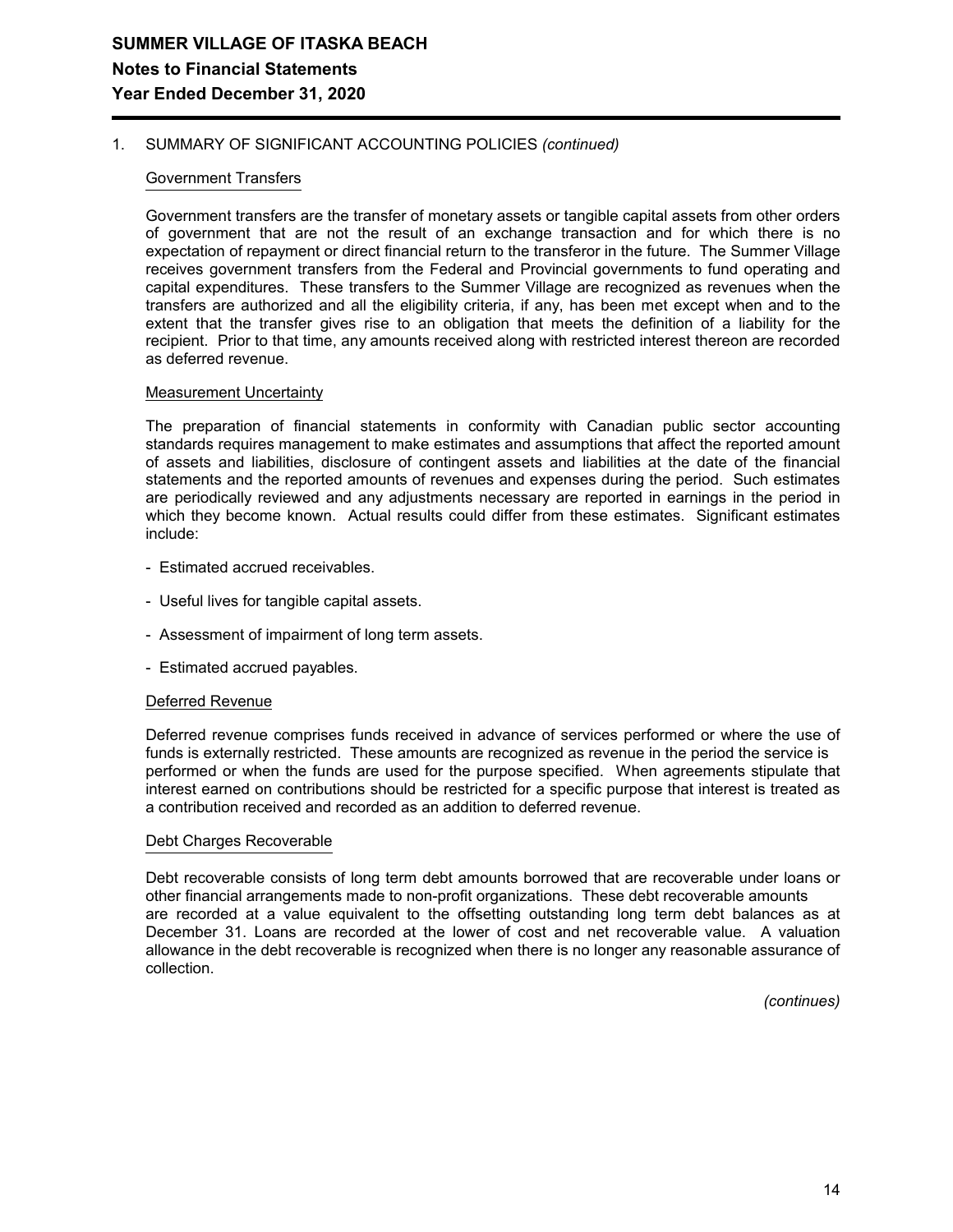#### 1. SUMMARY OF SIGNIFICANT ACCOUNTING POLICIES *(continued)*

#### Requisition Over-levy and Under-levy

Over-levies and under-levies arise from the difference between the actual property tax levy made to cover each requisition and the actual amount requisitioned.

If the actual levy exceeds the requisition, the over-levy is accrued as a liability and property tax revenue is reduced. Where the actual levy is less than the requisition amount, the under-levy is accrued as a receivable and as property tax revenue.

Requisition tax rates in the subsequent year are adjusted for any over-levies or under-levies of the prior year.

#### Land for Resale

Land for resale is recorded at the lower of cost and net realizable value. Cost includes amounts for land acquisition and improvements to prepare the land for sale or servicing.

#### Local Improvements

When a service or improvement is deemed to benefit a specific area more than the municipality as a whole, the project may be classified as a local improvement under the MGA to be paid in whole or in part by a tax imposed on the benefiting property owners. The property owners' share of the improvement is recognized as revenue and established as a receivable in the period that the project expenditures are completed.

#### **Deposits**

Deposits are held for the purposes of securing the compliance of a third party to contractual stipulations. Deposits are returned when compliance with contractual stipulations are determined. Deposits are recognized as revenue when a third party defaults on the contractual stipulations that the deposits were securing against.

#### Contaminated Sites Liability

Contaminated sites are a result of contamination being introduced into air, soil, water or sediment of a chemical, organic or radioactive material or live organism that exceeds an environmental standard. The liability is recorded net of any expected recoveries. A liability for remediation of a contaminated site is recognized when a site is not in productive use and is management's estimate of the cost of post-remediation including operation, maintenance and monitoring.

#### Non-Financial Assets

Non-financial assets are not available to discharge liabilities and are held for use in the provision of services. They have useful lives extending beyond the current year and are not intended for sale in the normal course of operations. Non-financial assets include tangible capital assets, inventory of materials and supplies, and other assets.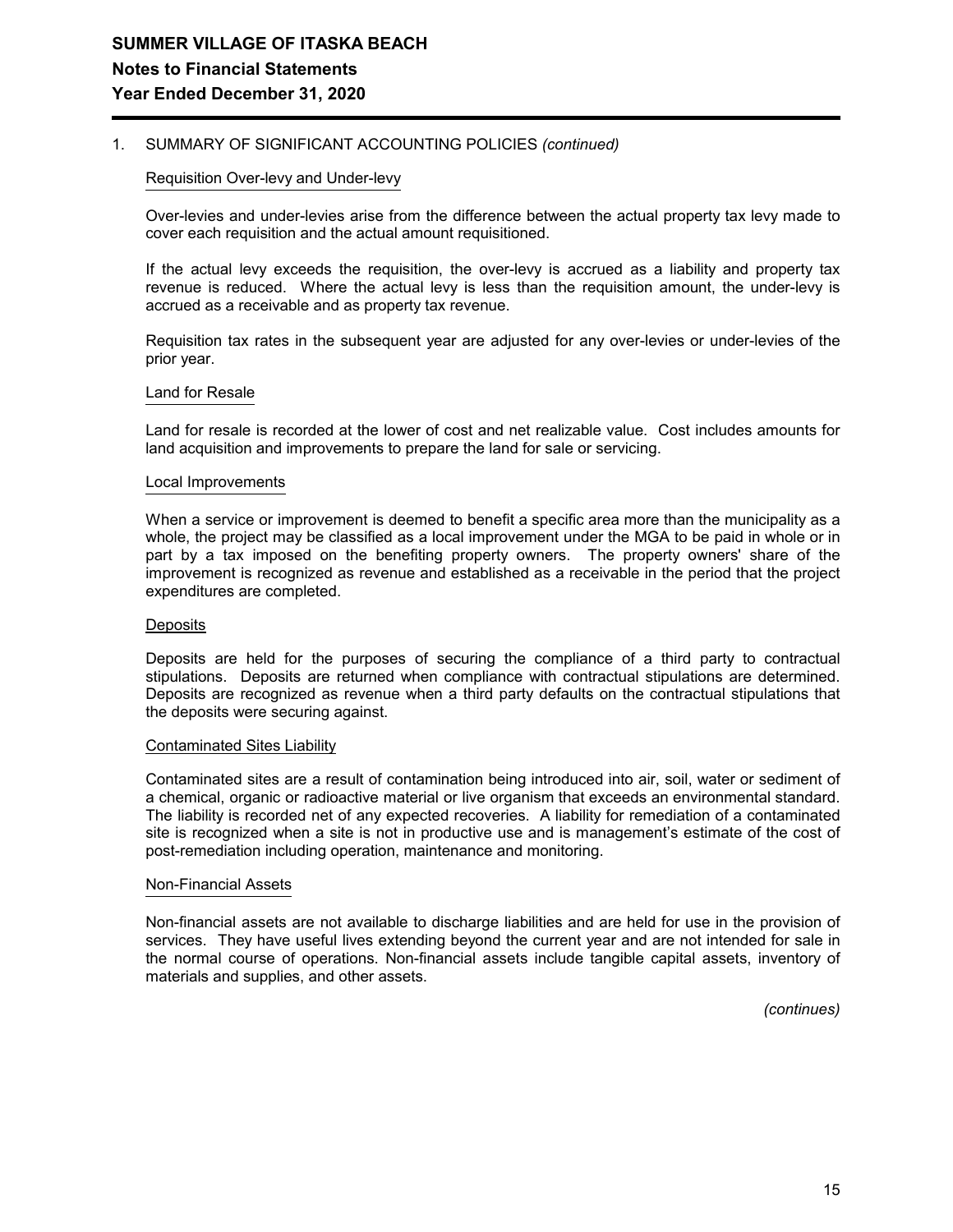#### 1. SUMMARY OF SIGNIFICANT ACCOUNTING POLICIES *(continued)*

#### Tangible Capital Assets

Tangible capital assets are stated at cost which include all amounts that are directly attributable to acquisition, construction, development or betterment of the asset. The cost, less accumulated amortization of the tangible capital assets, is amortized on a straight-line basis at the following rates and methods:

| Land improvements       | 8 - 25 years   |
|-------------------------|----------------|
| <b>Buildings</b>        | 50 years       |
| Machinery and equipment | $5 - 10$ years |
| Engineered structures   | 10 - 30 years  |

The Summer Village regularly reviews its tangible capital assets to eliminate obsolete items.

Tangible capital assets acquired during the year but not placed into use are not amortized until they are placed into use.

#### Impairment of Long Lived Assets

The Summer Village tests for impairment whenever events or changes in circumstances indicate that the carrying amount of the assets may not be recoverable. Recoverability is assessed by comparing the carrying amount to the projected future net cash flows the long lived assets are expected to generate through their direct use and eventual disposition. When a test for impairment indicates that the carrying amount of an asset is not recoverable, an impairment loss is recognized to the extent the carrying value exceeds its fair value.

#### Contributions of Tangible Capital Assets

Tangible capital assets received as contributions are recorded at fair value at the date of receipt and also are recorded as revenue.

#### Cultural and Historical Tangible Capital Assets

Works of art for display are not recorded as tangible capital assets but are disclosed.

#### Leases

Leases are classified as capital or operating leases. Leases which transfer substantially all of the benefits and risks incidental to ownership of property are accounted for as capital leases. All other leases are accounted for as operating leases and the related lease payments are charged to expenses as incurred.

#### Reserves and Equity in Tangible Capital Assets

Certain amounts, as approved by Council, are designated within accumulated surplus as reserves for future operating and capital expenditures.

Equity in tangible capital assets is included within accumulated surplus. It represents the investment in tangible capital assets after deducting the portion financed by long term debt.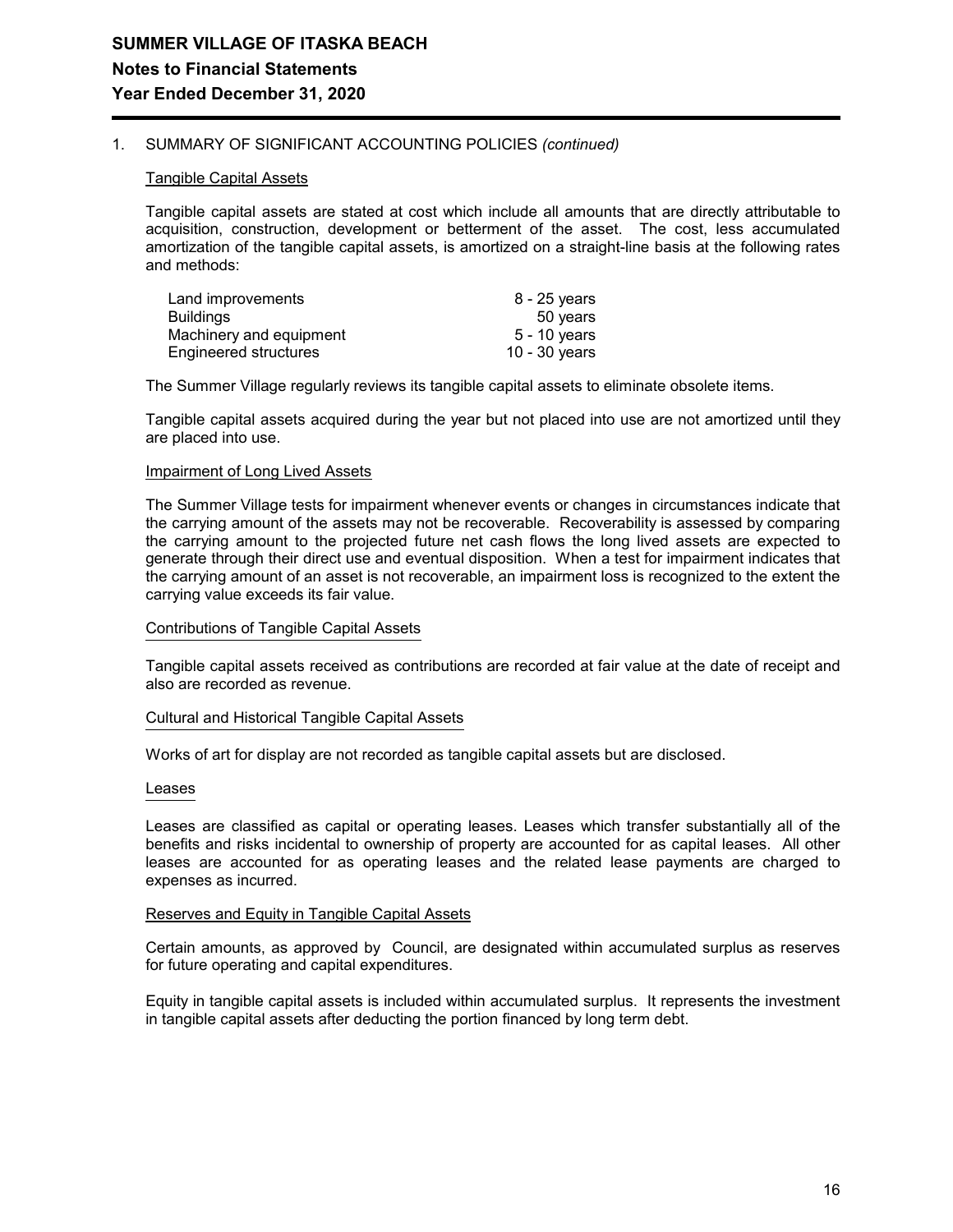### **SUMMER VILLAGE OF ITASKA BEACH Notes to Financial Statements Year Ended December 31, 2020**

#### 2. CASH, TEMPORARY INVESTMENTS, AND RESTRICTED CASH

|                                              |  | 2019    |         |
|----------------------------------------------|--|---------|---------|
| Term deposits                                |  | 307,477 | 376.464 |
| Cash and temporary investments               |  | 207,254 | 100,960 |
|                                              |  | 514,731 | 477,424 |
| Restricted portion of cash and term deposits |  | 32,765  | 43,396  |
|                                              |  | 547,496 | 520,820 |

Temporary investments are short term deposits with original maturities of one year or less.

Restricted amounts received from municipal grants and are held exclusively for future approved projects (Note 7).

#### 3. TERM DEPOSITS

|                                                                                                                 |    | 2020<br>Cost | 2020<br><b>Market value</b> |              | 2019<br>Cost | 2019<br>Market value |
|-----------------------------------------------------------------------------------------------------------------|----|--------------|-----------------------------|--------------|--------------|----------------------|
| 1 Year term deposit maturing on August 2021 at<br>1.30% per annum                                               | S  | 105,025 \$   |                             | $105,025$ \$ | 102,335 \$   | 102,335              |
| 1 Year term deposit maturing on November<br>2021 at 2.10% per annum<br>1 Year term deposit maturing on November |    |              |                             |              | 122.873      | 122,873              |
| 2020 at 2.10% per annum                                                                                         |    | ۰            |                             |              | 100.000      | 100,000              |
| 1 Year term deposit maturing on February 2022<br>at 0.55% per annum<br>1 Year term deposit maturing on November |    | 52,453       |                             | 52.453       | 51,256       | 51,256               |
| 2021 at 0.58% per annum                                                                                         |    | 150,000      |                             | 150,000      |              |                      |
|                                                                                                                 | \$ | 307.478 \$   |                             | 307.478 \$   | 376,464 \$   | 376.464              |

#### 4. TAXES RECEIVABLES

Taxes receivables are comprised of:

|                                                             |   | 2019           |  |                |
|-------------------------------------------------------------|---|----------------|--|----------------|
| Current taxes and grants in place of taxes<br>Arrears taxes | ъ | 4.465<br>3,281 |  | 4,455<br>3,826 |
|                                                             |   | 7.746          |  | 8,281          |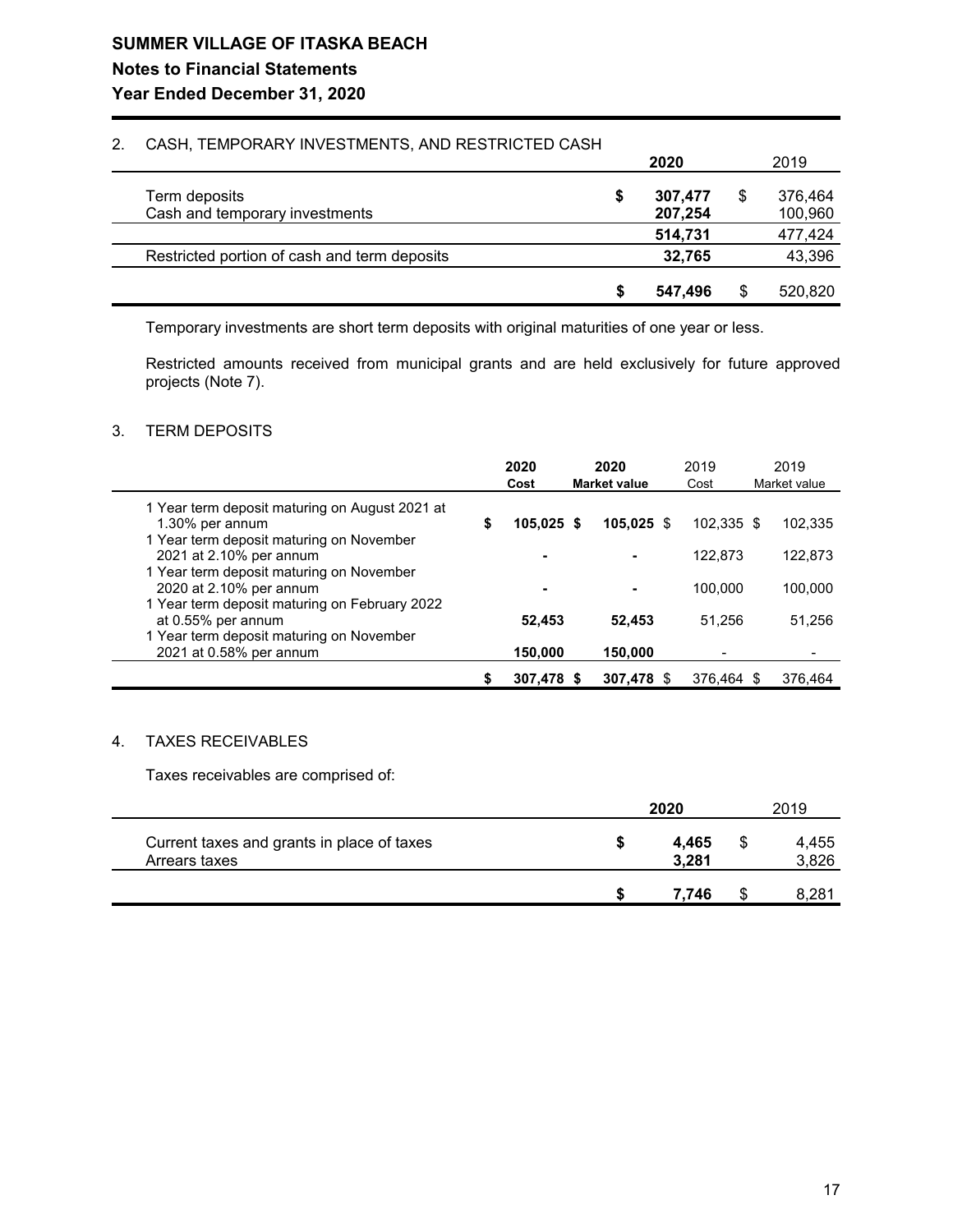# **SUMMER VILLAGE OF ITASKA BEACH Notes to Financial Statements**

#### **Year Ended December 31, 2020**

#### 5. GRANTS AND RECEIVABLES FROM OTHER GOVERNMENTS

Grants and receivables from other governments are comprised of:

|                                                        | 2020             |    | 2019             |
|--------------------------------------------------------|------------------|----|------------------|
| Grants receivable<br>Goods and services tax refundable | 520,390<br>6,048 | S  | 480,703<br>8,390 |
|                                                        | 526,438          | \$ | 489,093          |

#### 6. TANGIBLE CAPITAL ASSETS

|                              | Cost          |    | Accumulated<br>amortization |    | 2020<br>Net book<br>value | 2019<br>Net book<br>value |
|------------------------------|---------------|----|-----------------------------|----|---------------------------|---------------------------|
| Land improvements            | \$<br>403,265 | \$ | -                           | \$ | 403,265                   | \$<br>403,265             |
| Land                         | 280,469       |    | 168.705                     |    | 111,764                   | 137,286                   |
| <b>Engineered structures</b> | 183,550       |    | 85,159                      |    | 98,391                    | 66,581                    |
| <b>Buildings</b>             | 6,000         |    | 2,880                       |    | 3.120                     | 3,240                     |
| Machinery and equipment      | 42,290        |    | 24,656                      |    | 17,634                    | 10,345                    |
|                              | \$<br>915.574 | S  | 281,400                     | S  | 634,174                   | \$<br>620,717             |

For additional information, see the Schedule of Tangible Capital Assets (Schedule 6).

#### 7. DEFERRED REVENUE

Deferred revenue is comprised of:

|                                               |   | 2020           |   | 2019    |
|-----------------------------------------------|---|----------------|---|---------|
| Federal Gas Tax Fund                          | S | 41.439         | S | 35.123  |
| Municipal Sustainability Initiative - Capital |   | 511,546        |   | 487,170 |
| Alberta Community Partnership (ACP) Program   |   | 170            |   | 1,805   |
| <b>Requisition Over-levy</b>                  |   | $\blacksquare$ |   | 5.591   |
| Deposit payable                               |   | 8,500          |   | 5,000   |
|                                               |   |                |   |         |
|                                               |   | 561.655        |   | 534.689 |

#### **Municipal Sustainability Initiative - Capital**

Funding from the Provincial Government was allocated to the Summer Village in the current year from the Municipal Sustainability Initiative - Capital Grant. The grant funding is restricted to eligible capital projects, as approved under the funding agreements, which are scheduled for completion in the next few years. Unexpended funds related to the advance, less amounts receivable from the Provincial Government, are supported by restricted cash held exclusively for these projects (refer to Note 2.).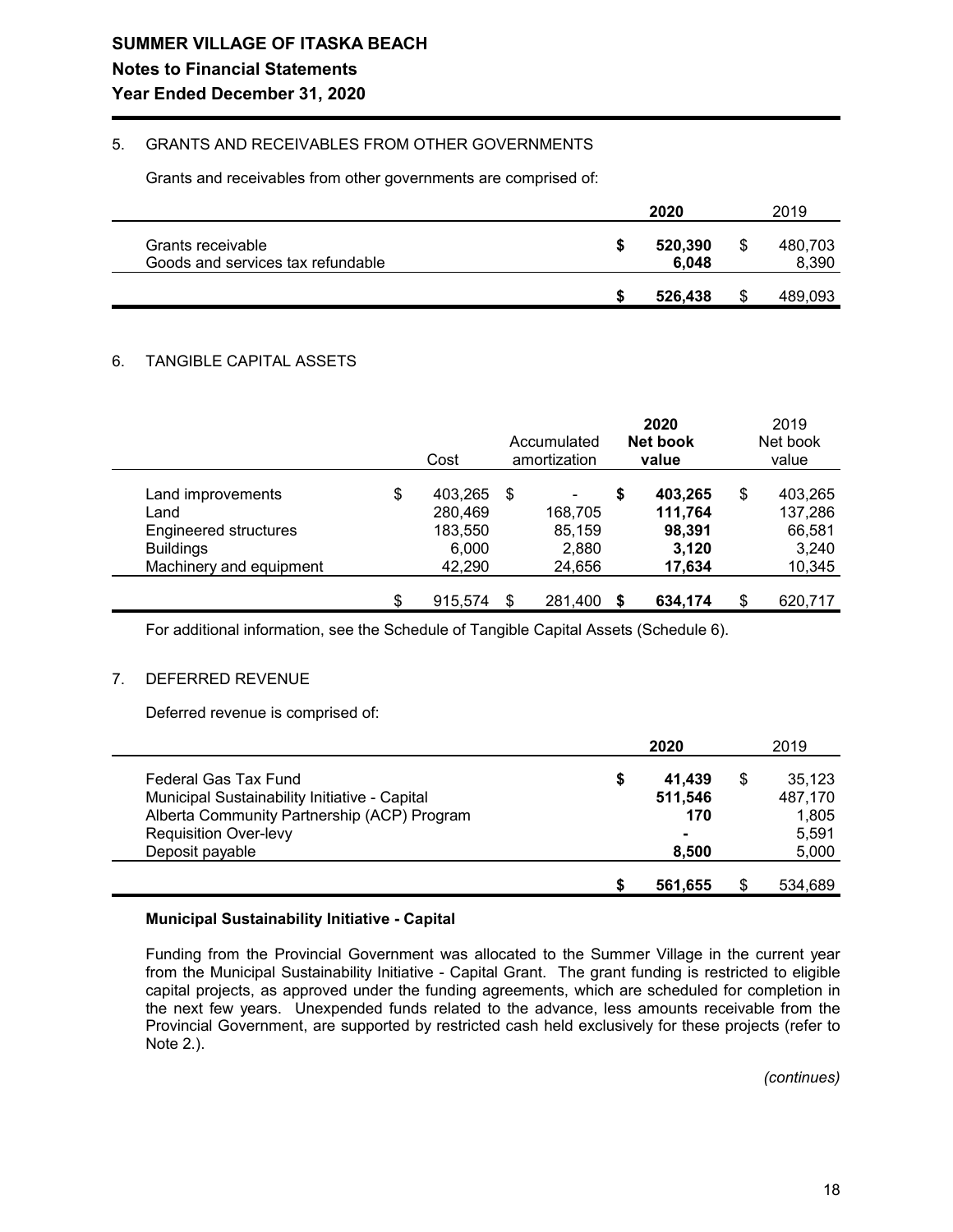#### 7. DEFERRED REVENUE *(continued)*

**2020** 2019

#### **Federal Gas Tax Fund**

Funding from the Provincial Government was allocated to the Summer Village in the current year from the Federal Gas Tax Fund and is restricted to eligible capital projects, as approved under the funding agreement. Funds from this grant are being deferred for a future project. Unexpended funds related to the advance are supported by restricted cash held exclusively for this project (refer to Note 2.).

#### 8. DEBT LIMITS

Section 276(2) of the Municipal Government Act requires that debt and debt limits, as defined by Alberta Regulation 255/00 for the Summer Village of Itaska Beach, be disclosed as follows:

|                                        |   | 2020                      | 2019 |              |  |
|----------------------------------------|---|---------------------------|------|--------------|--|
| Total debt limit<br><b>Total debt</b>  | S | 340,034<br>$\blacksquare$ | \$   | 487,364<br>- |  |
| Amount of debt limit unused            |   | 340,034                   |      | 487,364      |  |
| Debt servicing limit<br>Debt servicing |   | 56,672<br>$\blacksquare$  |      | 81,227       |  |
| Amount of debt servicing limit unused  |   | 56,672                    | S    | 81.227       |  |

The debt limit is calculated at 1.5 times revenue of the Municipality (as defined in Alberta Regulation 255/00) and the debt service limit is calculated at 0.25 times such revenue. Incurring debt beyond these limitations requires approval by the Minister of Municipal Affairs. These thresholds are guidelines used by Alberta Municipal Affairs to identify municipalities that could be at financial risk, if further debt is acquired. The calculation taken alone does not represent the financial stability of the Municipality. Rather, the financial statements must be interpreted as a whole.

#### 9. EQUITY IN TANGIBLE CAPITAL ASSETS

Equity in tangible capital assets is comprised of:

|                                                                         | 2020                  | 2019                  |
|-------------------------------------------------------------------------|-----------------------|-----------------------|
| Tangible capital assets (Note 6.)<br>Accumulated amortization (Note 6.) | 915.574<br>(281, 400) | 865.848<br>(245, 131) |
|                                                                         | 634.174               | 620,717               |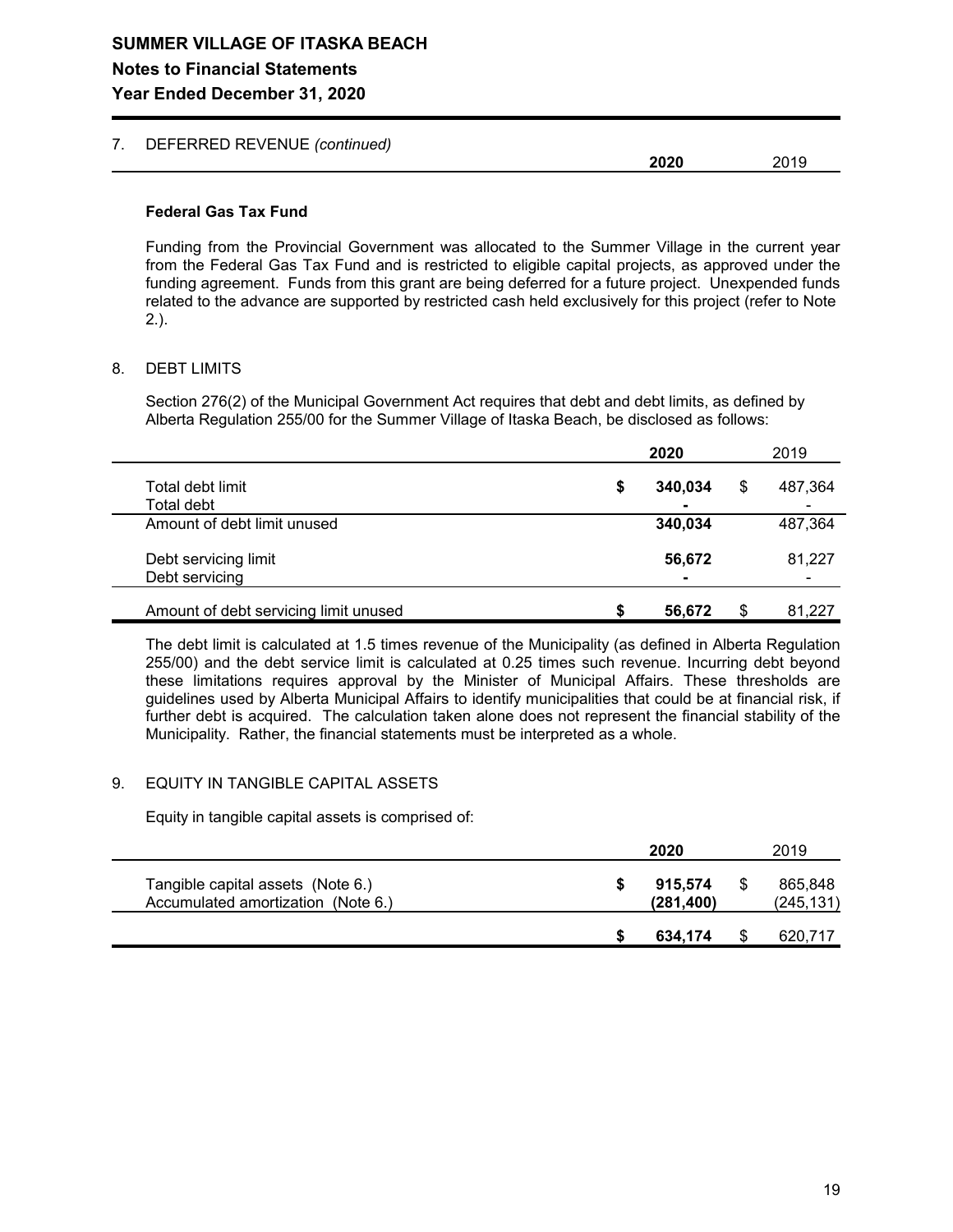#### 10. SEGMENTED DISCLOSURE

The Summer Village of Itaska Beach provides a range of services to its ratepayers. For each reported segment, revenues and expenses represent both amounts that are directly attributable to the segment and amounts that are allocated on a reasonable basis. The accounting policies used in these segments are consistent with those followed in the preparation of the financial statements as disclosed in Note 1.

Refer to the Schedule of Segmented Disclosure (Schedule 4).

#### 11. SALARY AND BENEFITS DISCLOSURE

Disclosure of salaries and benefits for municipal officials, the Chief Administrative Officer and designated officers as required by Alberta Regulation 313/2000 is as follows:

|                                     |                          |   |                              | 2020   | 2019         |
|-------------------------------------|--------------------------|---|------------------------------|--------|--------------|
|                                     | Salary (1)               |   | Benefits &<br>allowances (2) | Total  | Total        |
|                                     |                          |   |                              |        |              |
| <b>Chief Administrative Officer</b> | \$<br>48,269             | S | 1,704<br>\$                  | 49,973 | \$<br>46,725 |
| D. Alton - Mayor                    | 425                      |   | ۰                            | 425    | 510          |
| R. Nielsen - Councilor              | $\overline{\phantom{a}}$ |   |                              | ۰      |              |
| A. Deering - Councilor              | ۰                        |   |                              | ٠      |              |
| Designated Officers (4)             | 4,466                    |   |                              | 4,466  |              |
|                                     |                          |   |                              |        |              |
|                                     | \$<br>53,160             |   | 1.704                        | 54,864 | \$<br>47,235 |

- 1. Salary includes regular base pay, bonuses, overtime, lump sum payments, gross honoraria and any other direct cash remuneration.
- 2. Benefits and allowances figures also include the employer's share of the costs of additional taxable benefits including special leave with pay, financial and retirement planning services, concessionary loans, travel allowances, car allowances and club memberships.

#### 12. FINANCIAL INSTRUMENTS

The Summer Village is exposed to various risks through its financial instruments and has a comprehensive risk management framework to monitor, evaluate and manage these risks. The following analysis provides information about the Summer Village's risk exposure and concentration as of December 31, 2020.

Credit risk

Credit risk arises from the possibility that taxpayers and entities to which the Municipality provides may experience financial difficulty and be unable to fulfil their obligations. The Municipality is subject to credit risk with respect to taxes and grants in place of taxes receivable and trade, and other receivables. The large number and diversity of taxpayers and customers minimizes the credit risk.

Liquidity risk